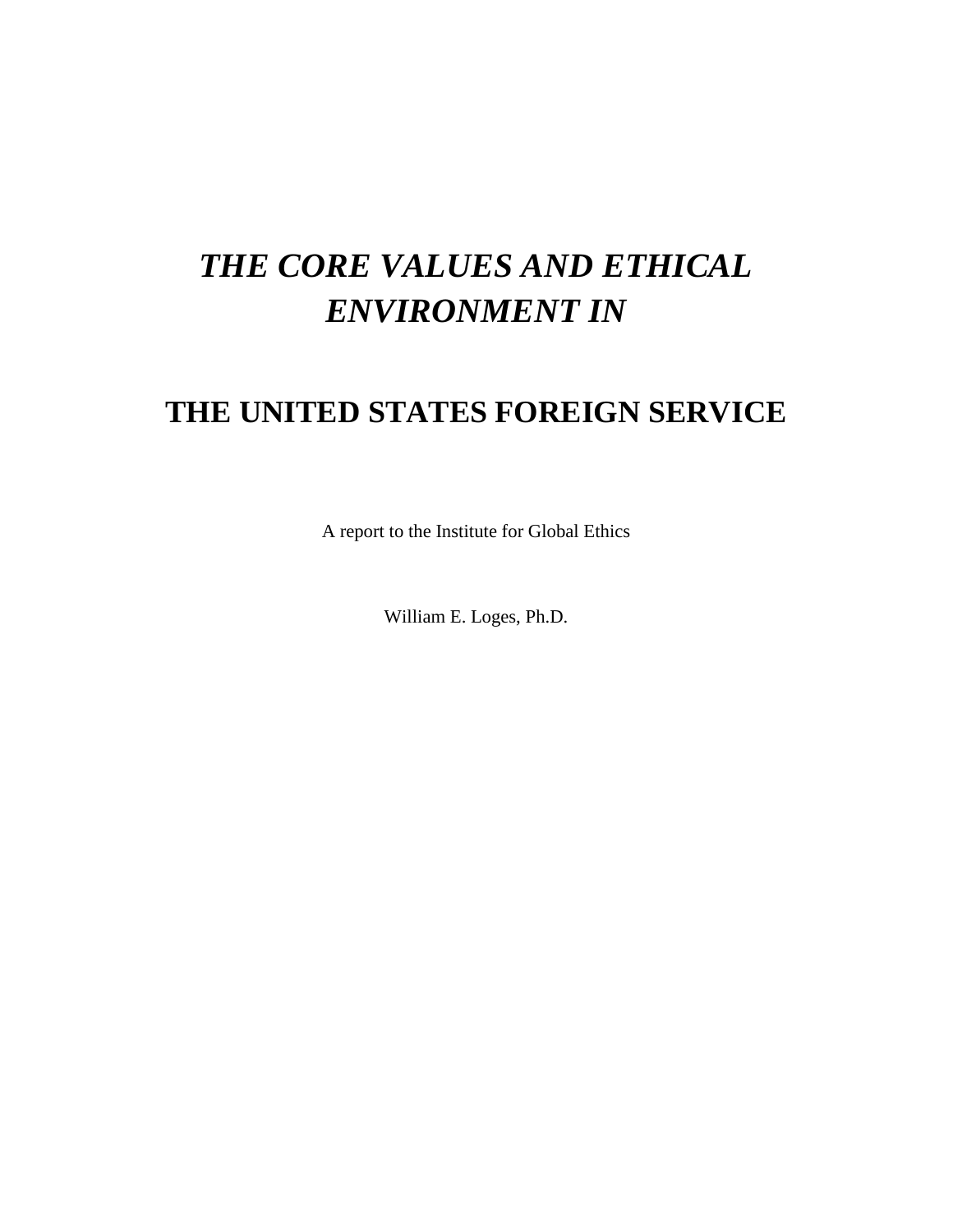|                                                | <b>AFSA</b><br>Page 2 |
|------------------------------------------------|-----------------------|
| <b>Table of Contents</b>                       | Page                  |
| List of Tables                                 | 3                     |
| <b>Executive Summary</b>                       | $\overline{4}$        |
| The Respondents                                | 5                     |
| Values                                         |                       |
| Core Values                                    | 8                     |
| <b>Shared Values</b>                           | 11                    |
| <b>Existing Foreign Service Core Values</b>    | 12                    |
| Learning about the Profession's Ethics         | 13                    |
| The Ethical Environment                        |                       |
| <b>Conflicting Interests</b>                   | 14                    |
| Perceived Pressures in the Ethical Environment | 16                    |
| Specific Behaviors                             | 17                    |
| Perceptions of the Organization's Ethics       | 19                    |
| Codes of Ethics                                | 20                    |
| Conclusion                                     | 23                    |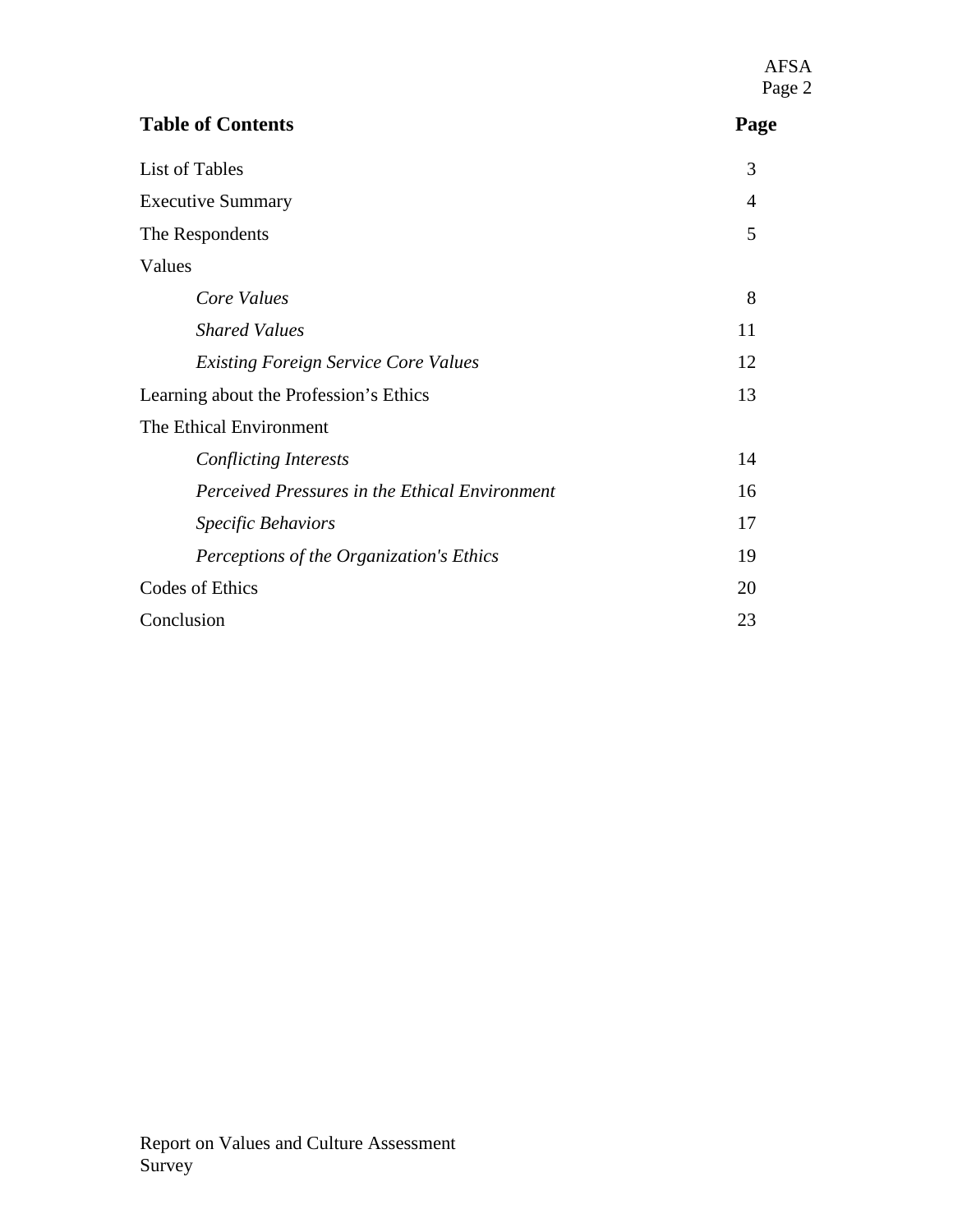#### **List of Tables**

| Table 1  | Status in the Foreign Service                          | 5  |
|----------|--------------------------------------------------------|----|
| Table 2  | Home Agency                                            | 6  |
| Table 3  | DOS FS Cone                                            | 6  |
| Table 4  | <b>FSS Category</b>                                    | 6  |
| Table 5  | Current Assignment (if in Washington, DC)              | 6  |
| Table 6  | <b>Current Foreign Assignment</b>                      | 7  |
| Table 7  | Foreign Region                                         | 7  |
| Table 8  | Highest level of education                             | 7  |
| Table 9  | Year entered Foreign Service by level                  | 8  |
| Table 10 | The relative importance of values                      | 9  |
| Table 11 | The five values that would be most important in a      |    |
|          | Foreign Service Code of Ethics                         | 10 |
| Table 12 | Perceptions of shared values                           | 11 |
| Table 13 | Use of existing core values                            | 13 |
| Table 14 | Importance of sources of ethical development           | 14 |
| Table 15 | Seriousness and frequency of conflicting interests     | 15 |
| Table 16 | Frequency of pressure felt to compromise values        | 17 |
| Table 17 | Frequency of specific positive and negative behaviors  | 18 |
| Table 18 | Perception of ethical treatment by others              | 19 |
| Table 19 | Importance of reasons to adopt a code of ethics        | 21 |
| Table 20 | Who should be covered by a FS code of ethics?          | 21 |
| Table 21 | Steps to make a code of ethics relevant and applicable |    |
|          | worldwide                                              | 22 |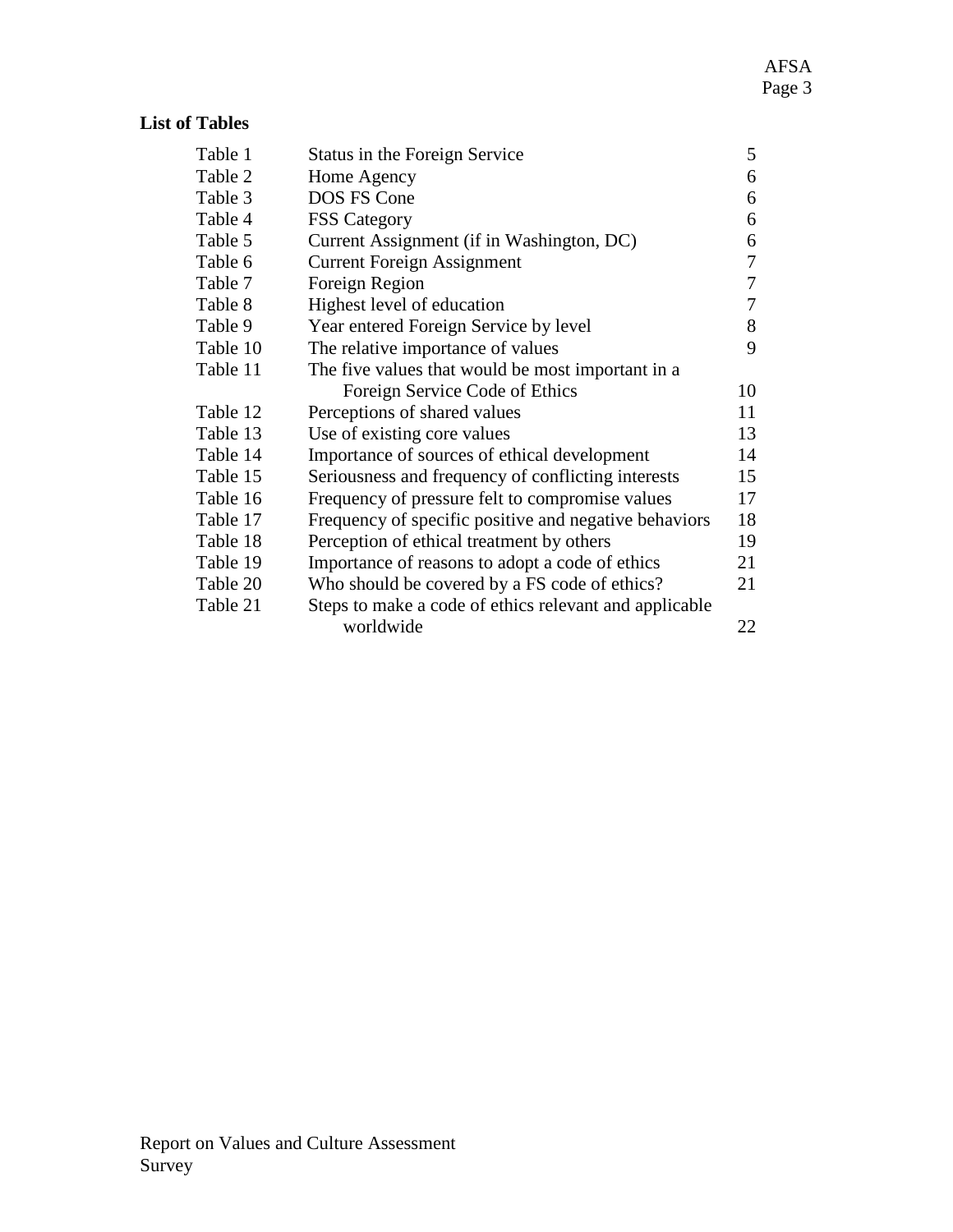#### **Executive Summary**

Between April 19 and May 8, 2013, over 1300 people in the United States Foreign Service took part in a survey regarding the beliefs, attitudes, and values that they associate with ethical decision making in their profession, diplomatic service.

The survey questionnaire was available online at [www.hostedsurvey.com](http://www.hostedsurvey.com/) and included items designed to measure

(1) the relative importance of 14 values in respondents' lives;

(2) the extent to which respondents believe that others around them in their jobs share their values;

(3) the sources from which respondents learn the ethics of the Foreign Service;

(4) the "ethical environment" in the Foreign Service, that is, the extent to which respondents perceive pressure on themselves and on others to compromise their values to accomplish personal or organizational goals; and

(5) respondents' confidence that they know how ethically others in the Foreign Service are behaving. Other items asked respondents to identify their status in the Foreign Service, the approximate date they entered the Foreign Service, their sex, and some particulars about their current assignment.

#### **Key findings include:**

- A. There is a core of four values that is widely shared among all respondents, regardless of their status or service: Honesty, Responsibility, Fairness and Respect.
- B. There is a fairly high level of awareness that this core of values is shared by others in the Foreign Service, particularly by those closest to the respondent (e.g., one's immediate manager or most important client).
- C. When told of core values in documents published by the Department of State and the FSO Presidential Commission, the overwhelming majority of respondents was unaware of these and found them hard to understand.
- D. When asked to rank the importance of the sources from which they learned the ethics of a Foreign Service professional, most respondents consider their personal lives and experience more important than such sources as mentors or professional training.
- E. When asked to rank the prevalence of conflicting interests of various kinds, respondents ranked conflicts between (a) boss's demands and stated rules and (b) interests of those in Washington, D.C. and those in the field equally most prevalent, and conflicts between their employer's needs and the ethical standards of the Foreign Service or US government as least prevalent.
- F. Respondents describe a generally good ethical environment, with moderately low perception of specific violations of ethics.
- G. Over 70% of respondents support developing a code of ethics for the Foreign Service, particularly to clarify the expectations of FS personnel.

*NB: The editors of the report have boldfaced especially important conclusions as well as adding comments about particularly meaningful data.*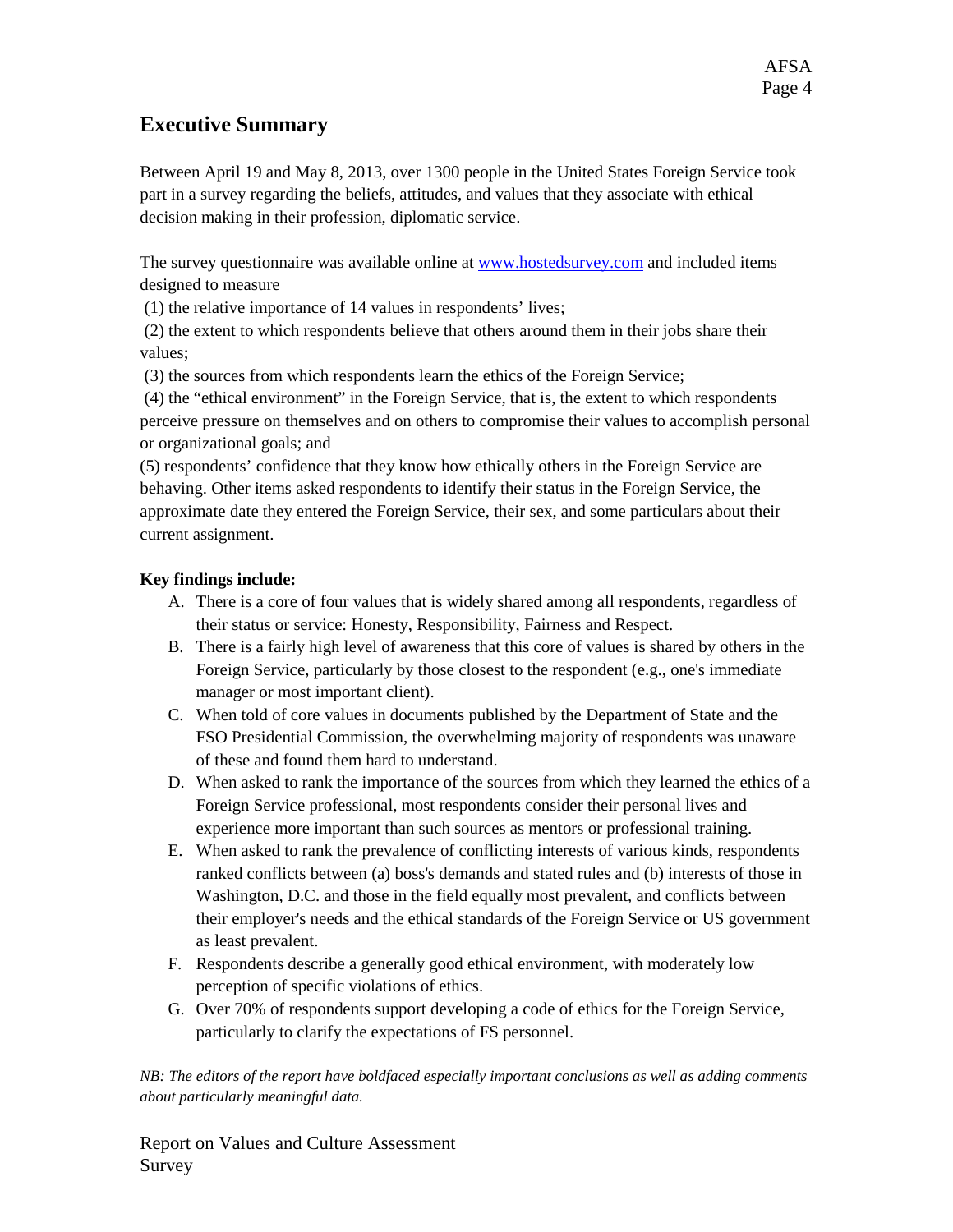# THE CORE VALUES AND ETHICAL ENVIRONMENT IN THE UNITED STATES FOREIGN SERVICE

Between April 19 and May 8, 2013, more than 1300 people in the United States Foreign Service took part in a survey regarding the beliefs, attitudes, and values that they associate with ethical decision making in their diplomatic service profession. The survey questionnaire was available online at [www.hostedsurvey.com](http://www.hostedsurvey.com/) and included items designed to measure (1) the relative importance of 14 values in respondents' lives; (2) the extent to which respondents believe that others around them in their jobs share their values; (3) the sources from which respondents learn the ethics of the Foreign Service; (4) the "ethical environment" in the Foreign Service, that is, the extent to which respondents perceive pressure on themselves and on others to compromise their values to accomplish personal or organizational goals; and (5) respondents' confidence that they know how ethically others in the Foreign Service are behaving. Other items asked respondents to identify their status in the Foreign Service, the approximate date they entered the Foreign Service, their sex, and some particulars about their current assignment.

## **The Respondents**

In all, 1371 people submitted at least some responses, over 90% of whom indicate the US State Department as their home agency. About 280 people did not complete enough of the questionnaire to report details such as their gender or current position in the Foreign Service, thus the picture painted below is composed of responses from a large majority of respondents, but not quite all.

Sixty-one percent of the respondents are men (although 20% of respondents declined to identify their gender). Tables 1-9 report the responses to items that ask respondents to describe themselves and their status in the Foreign Service.

Table 1: Status in the Foreign Service ( $N = 1093$ )

| <b>Status</b>          |     |
|------------------------|-----|
| <b>Active Duty FSO</b> | 623 |
| <b>Active Duty FSS</b> | 188 |
| <b>Retired FSO</b>     | 256 |
| <b>Other</b>           | 25  |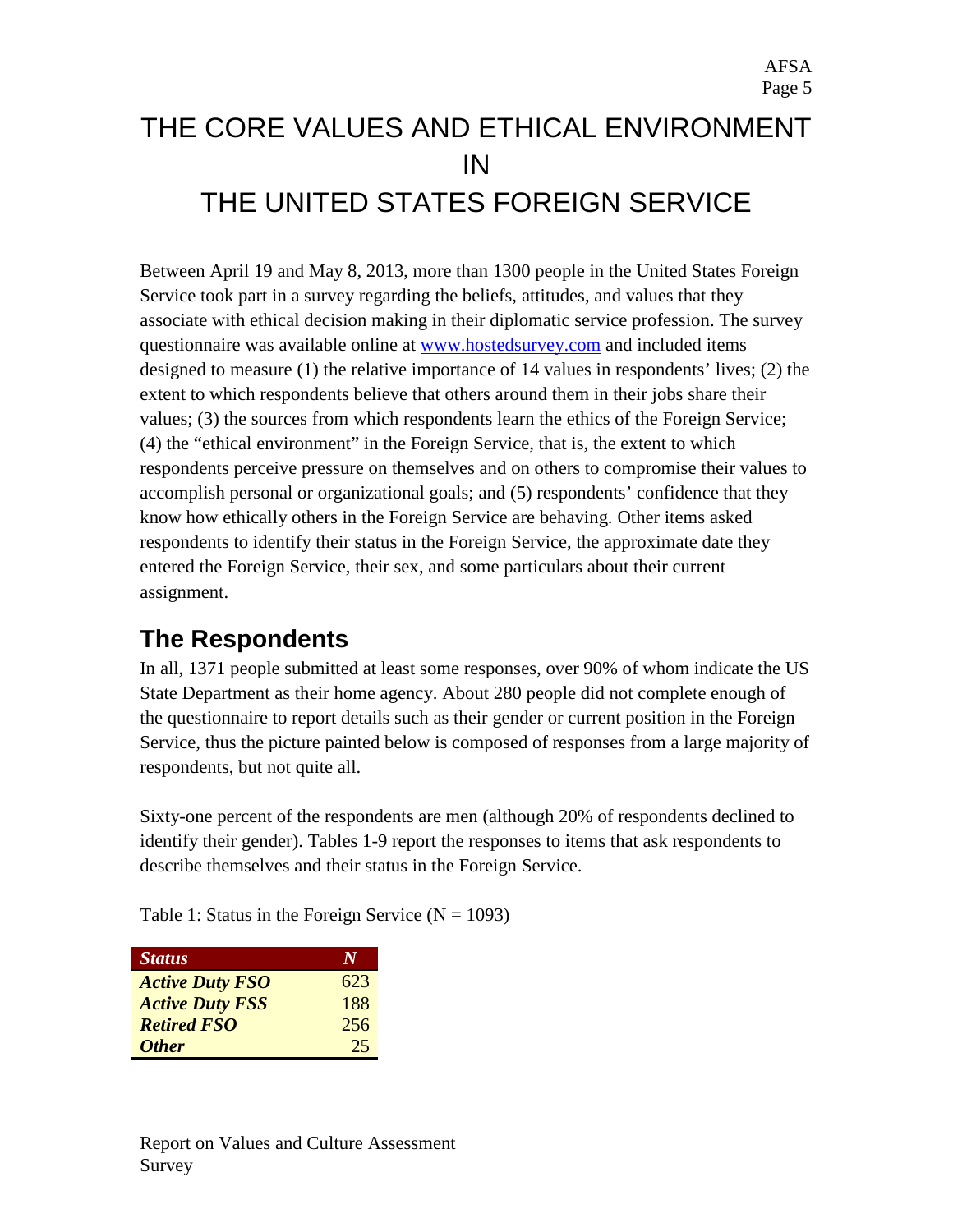AFSA Page 6

Table 2: Home agency  $(N = 1087)$ 

| <b>Home Agency</b>         |      |
|----------------------------|------|
| <b>Department of State</b> | 1016 |
| <b>DOC/FS</b>              | 20   |
| <b>USDA/FCS</b>            | 9    |
| <b>USAID</b>               | 27   |
| <b>IRR</b>                 | 1    |
| <b>Other</b>               | 14   |

Table 3: DOS FS Cone  $(N = 800)$ 

| <b>DOS FS Cone</b>      |     |
|-------------------------|-----|
| <b>Consular</b>         | 131 |
| <b>Economics</b>        | 130 |
| <b>Management</b>       | 225 |
| <b>Political</b>        | 188 |
| <b>Public Diplomacy</b> | 126 |

Table 4: FSS Category  $(N = 288)$ 

| <b>FSS Category</b>              |    |
|----------------------------------|----|
| <b>Administration</b>            | 71 |
| <b>Construction Engineering</b>  | 6  |
| <b>Facility Management</b>       | 13 |
| <b>Information Technology</b>    | 55 |
| <b>International Information</b> | 11 |
| <b>Medical and Health</b>        | 10 |
| <b>Office Management</b>         | 51 |
| <b>Security</b>                  | 71 |

Table 5: Current Assignment (if in Washington, DC) ( $N = 283$ )

| <b>Current DC</b><br><b>Assignment</b> |                       |
|----------------------------------------|-----------------------|
| <b>Department of State</b>             | 237                   |
| <b>DOC</b>                             | $\mathcal{D}_{\cdot}$ |
| <b>USDA</b>                            | $\mathcal{D}_{\cdot}$ |
| <b>Long Term Training</b>              | 15                    |
| <b>FSI</b>                             | 14                    |
| <b>Another Agency</b>                  | 13                    |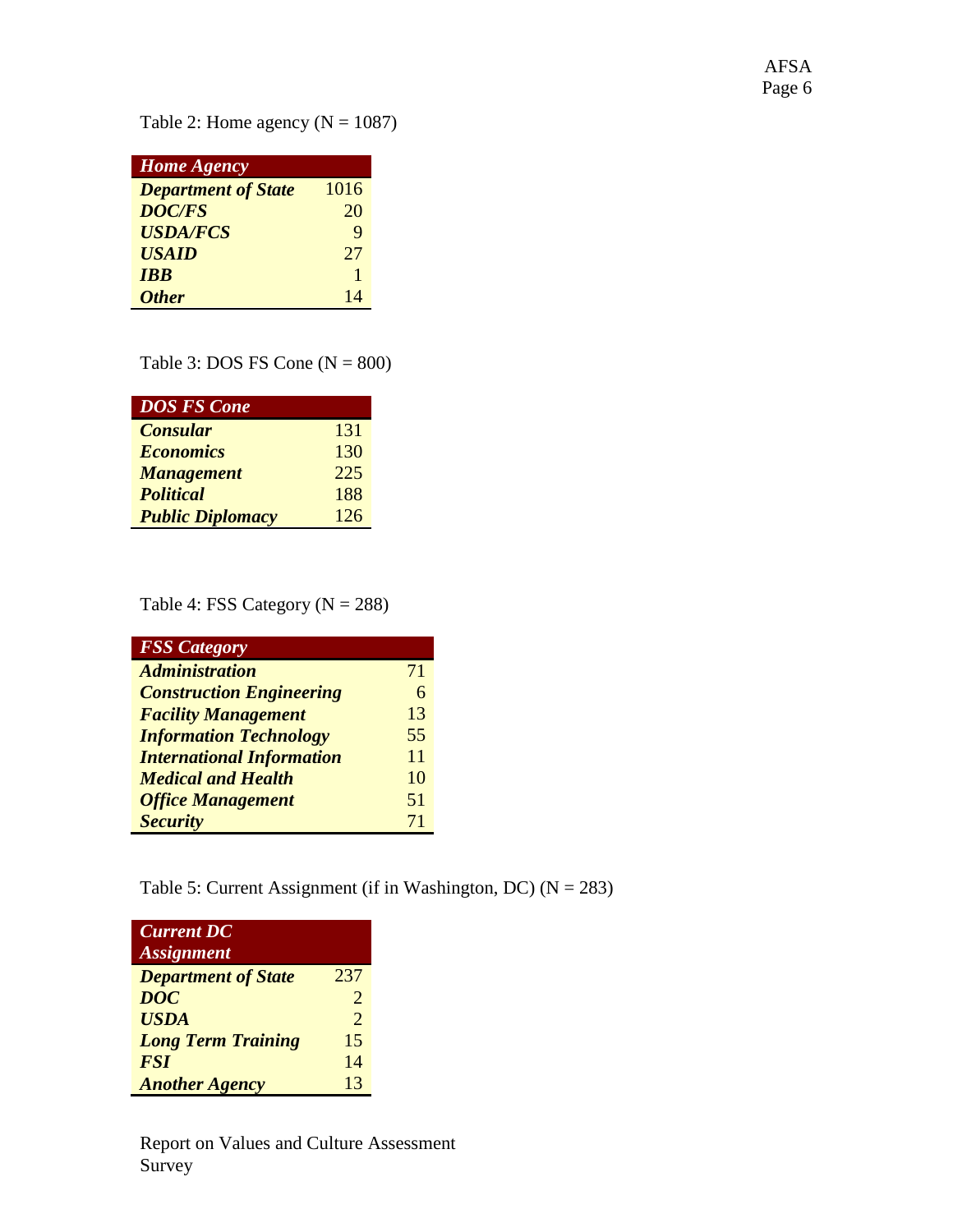Table 6: Current Foreign Assignment ( $N = 510$ )

| <b>Current Foreign Assignment</b>     |     |
|---------------------------------------|-----|
| <b>Bilateral Mission</b>              | 439 |
| <b>Regional Center</b>                | 38  |
| <b>Multilateral Mission</b>           | 29  |
| <b>Seconded to Another Government</b> | 2   |
| <b>Seconded to NGO</b>                |     |

Table 7: Foreign Region  $(N = 612)$ 

| <b>Foreign Region</b>                   |     |
|-----------------------------------------|-----|
| <b>Western Hemisphere, non-U.S.</b>     | 124 |
| <b>Africa</b>                           | 80  |
| <b>Europe</b>                           | 169 |
| <b>China/SE Asia</b>                    | 67  |
| <b>Turkey/Israel/Middle East</b>        | 100 |
| <b>India/SW Asia</b>                    | 50  |
| Japan/Korea                             | 11  |
| <b>Australia/New Zealand/Pac. Isles</b> | 11  |

Table 8: Highest level of education  $(N = 1092)$ 

| <b>Education</b>           |     |
|----------------------------|-----|
| <b>High School</b>         | 17  |
| <b>Junior College</b>      | 28  |
| <b>Technical College</b>   | 24  |
| <b>BA/BS</b>               | 317 |
| <b>MA</b>                  | 407 |
| <b>Professional Degree</b> | 235 |
| Ph.D.                      | 57  |
| <b>MD</b>                  | 7   |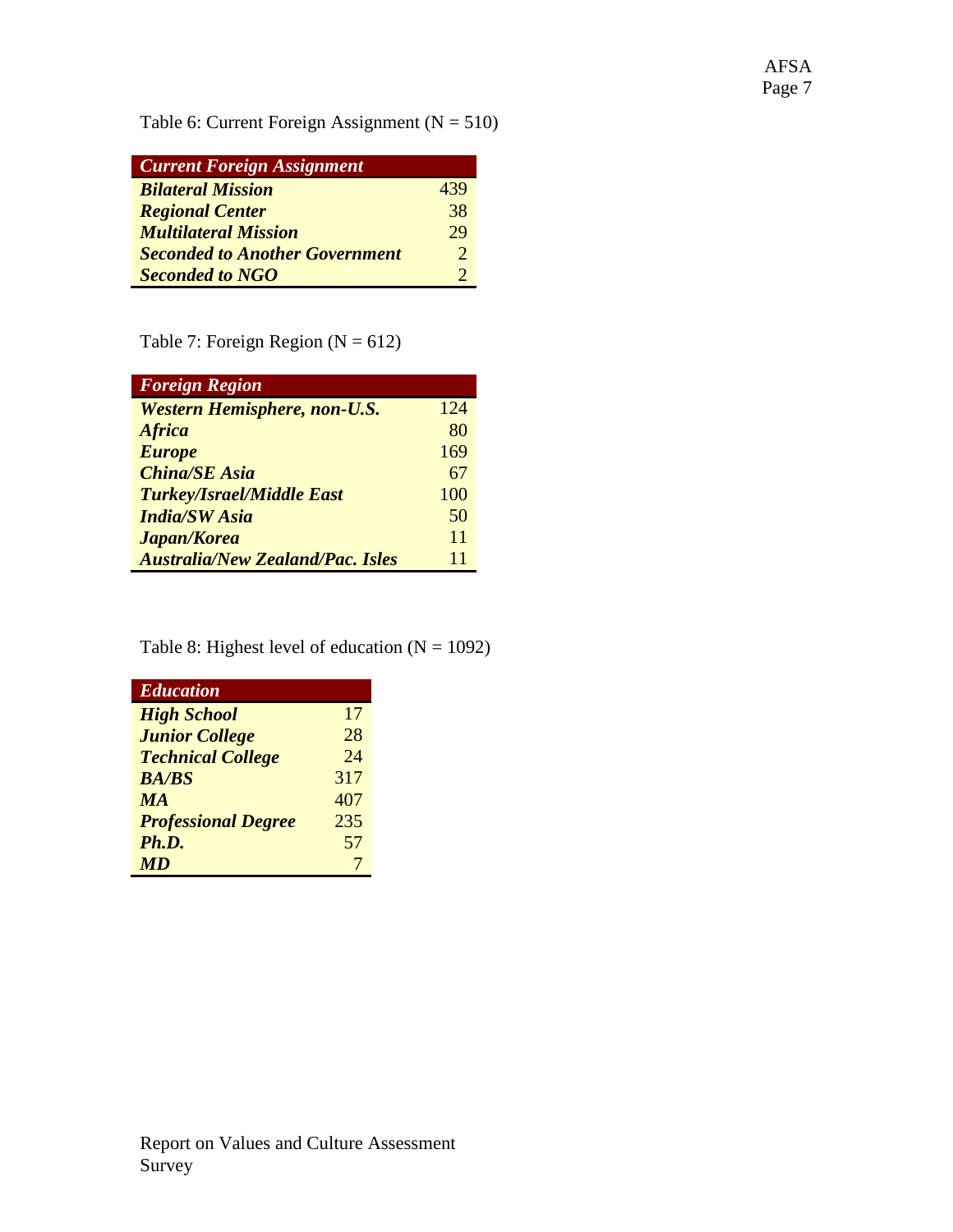| Level<br><b>Year Entered FS</b> | <b>Entry</b><br>Level | <b>Middle</b><br>Level | <b>Senior</b><br>Level      | <b>SFS</b><br><b>Member</b> | <b>Total</b> |
|---------------------------------|-----------------------|------------------------|-----------------------------|-----------------------------|--------------|
| <b>Before 1981</b>              | 8                     | 26                     | 43                          | 122                         | 199          |
| 1981-1985                       |                       | 23                     | 29                          | 40                          | 93           |
| 1986-1990                       | 3                     | 30                     | 35                          | 41                          | 109          |
| 1991-1995                       | 0                     | 43                     | 39                          | 15                          | 97           |
| 1996-2000                       |                       | 78                     | 35                          | $\overline{4}$              | 118          |
| 2001-2005                       | 4                     | 216                    | 8                           |                             | 229          |
| 2006-2010                       | 43                    | 137                    |                             | 0                           | 181          |
| <b>After 2010</b>               | 50                    | 13                     | $\mathcal{D}_{\mathcal{L}}$ |                             | 65           |
| <b>Total</b>                    | 110                   | 566                    | 192                         | 223                         | 1091         |

Table 9: Year entered Foreign Service by level  $(N = 1091)$ 

## **Values**

## *Core Values*

Respondents were presented with a list of thirteen values that people consider helpful when they make decisions, plus a space to enter another value if they chose. They were asked to choose the five values they consider most important in their daily life. Table 10 reports the results of the answers to these items.

Four values are chosen much more frequently, and in all status categories, than all the others: **Honesty, Responsibility, Fairness, and Respect**. These comprise a core of values that these respondents recognize as relatively more important, which is to say that the other values are not unimportant, merely not as important as the core.

How do the core values stand out? (1) They are the only values chosen by more than half of the respondents among the five most important—in fact each is chosen by more than two-thirds of all respondents, and (2) no category of FS employee, taken on its own, would produce a different result. While FS employee category is chosen to be the comparison factor in this table, further analysis showed that any of the other factors reported in tables 1-9 would have produced the same results.

One might wonder if there is a distinct core of values among those who chose none of these as the five most important values. In fact, there is only one such person among all the respondents. Only 43 respondents chose neither of the two most frequently chosen values.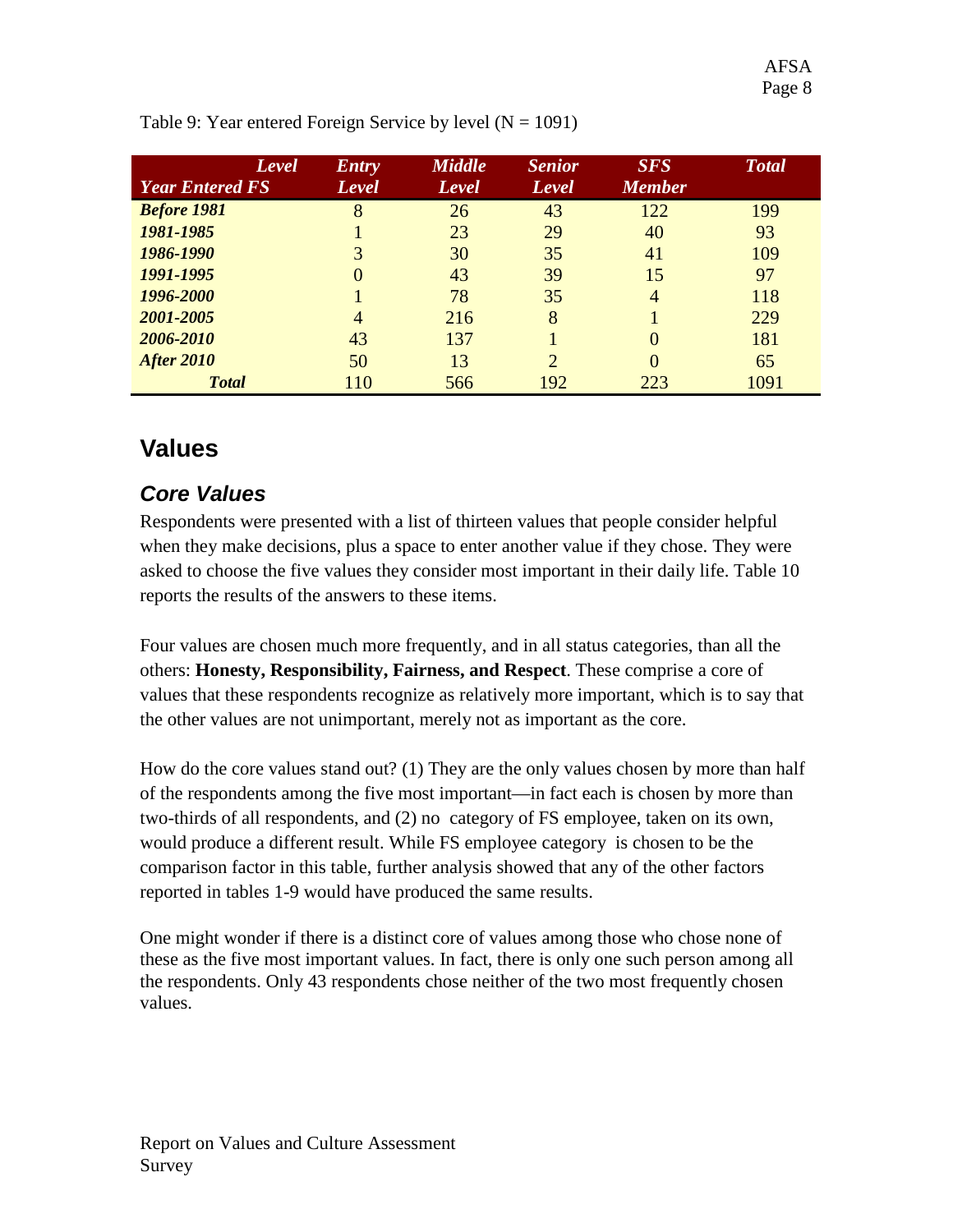| <b>Status</b>                 | <b>Active</b><br><b>Duty FSO</b> | <b>Active</b><br><b>Duty FSS</b> | <b>Retired</b><br><b>FSO</b> | <b>Other</b><br><b>Chosen</b> | <b>Total</b><br><b>Chosen</b> |
|-------------------------------|----------------------------------|----------------------------------|------------------------------|-------------------------------|-------------------------------|
| <b>Values</b>                 | <b>Chosen</b><br>( %)            | <b>Chosen</b><br>(%)             | <b>Chosen</b><br>(%)         | (%)                           | (%)                           |
| <b>Compassion</b>             | 257                              | 68                               | 112                          | 12                            | 449                           |
|                               | (41%)                            | (36%)                            | (44%)                        | (48%)                         | (41%)                         |
| <b>Fairness</b>               | 487                              | 138                              | 214                          | 14                            | 853                           |
|                               | (78%)                            | (73%)                            | (83%)                        | (56%)                         | (78%)                         |
| <b>Freedom</b>                | 138                              | 50                               | 52                           | 8                             | 248                           |
|                               | (22%)                            | (27%)                            | (20%)                        | (32%)                         | (23%)                         |
| <b>Generosity</b>             | 70                               | 10                               | 30                           | $\overline{2}$                | 112                           |
|                               | (11%)                            | (5%)                             | (12%)                        | (8%)                          | (10%)                         |
| <b>Honesty</b>                | 518                              | 170                              | 222                          | 20                            | 930                           |
|                               | (83%)                            | (90%)                            | (86%)                        | (80%)                         | (85%)                         |
| <b>Honor</b>                  | 197                              | 83                               | 93                           | 12                            | 385                           |
|                               | (32%)                            | (44%)                            | (36%)                        | (48%)                         | (35%)                         |
| <b>Humility</b>               | 144                              | 33                               | 40                           | 5                             | 222                           |
|                               | (23%)                            | (18%)                            | (16%)                        | (20%)                         | (20%)                         |
| <b>Preservation of Nature</b> | 50                               | 11                               | 20                           | $\overline{2}$                | 83                            |
|                               | (8%)                             | (6%)                             | (8%)                         | (8%)                          | (8%)                          |
| <b>Respect</b>                | 447                              | 145                              | 135                          | 21                            | 748                           |
|                               | (72%)                            | (77%)                            | (53%)                        | (84%)                         | (68%)                         |
| <b>Respect for Elders</b>     | 10                               | 5                                | 6                            | $\overline{2}$                | 23                            |
|                               | (2%)                             | (3%)                             | (2%)                         | (8%)                          | (2%)                          |
| <b>Responsibility</b>         | 485                              | 149                              | 207                          | 19                            | 860                           |
|                               | (78%)                            | (79%)                            | (81%)                        | (76%)                         | (79%)                         |
| <b>Social Harmony</b>         | 35                               | 14                               | 13                           | 3                             | 65                            |
|                               | (6%)                             | (7%)                             | (5%)                         | (12%)                         | (6%)                          |
| <b>Tolerance</b>              | 226                              | 48                               | 120                          | $\overline{2}$                | 396                           |
|                               | (36%)                            | (26%)                            | (47%)                        | (8%)                          | (36%)                         |
| <b>Other</b>                  | 51                               | 16                               | 21                           | 3                             | 91                            |
|                               | (8%)                             | (9%)                             | (8%)                         | (12%)                         | (8%)                          |
| <b>Total</b>                  | 110                              | 566                              | 192                          | 223                           | 1091                          |

#### Table 10: The relative importance of values

There are two advantages to knowing the core values of a community or an institution. One is that it discourages the notion that values are highly personal and can't serve to unite people behind a common standard, and the other is that the core values offer bases for evaluating behavior and policy that most people will recognize and accept. The more clearly core values are reflected in the daily life in the Foreign Service, the more likely the people there are to be satisfied that they and their colleagues are behaving well.

Later in the questionnaire, respondents were asked to pick the five most important values "in a Foreign Service Code of Ethics." Table 11 reports the results.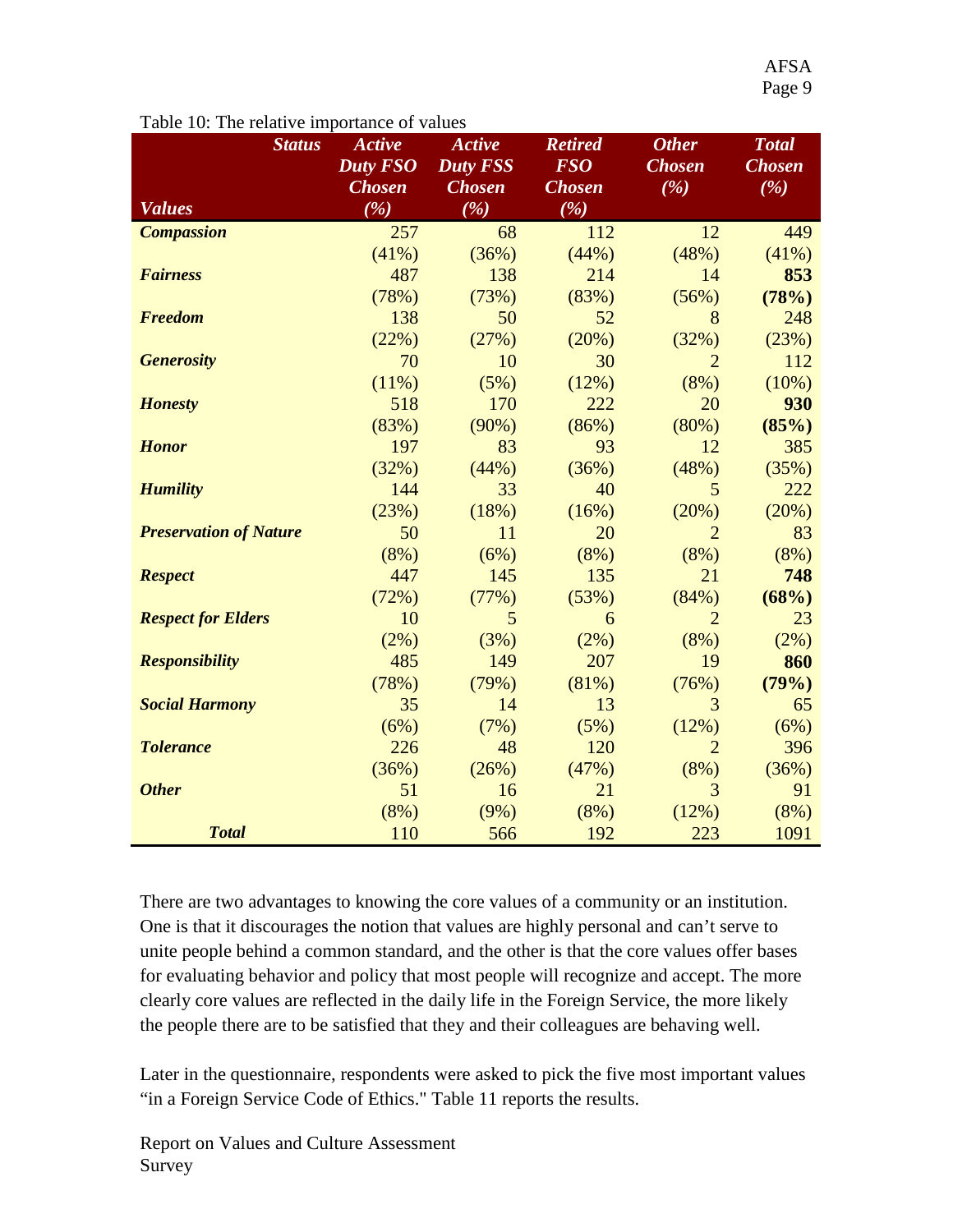| <b>Status</b>                 | <b>Active</b><br>Duty FSO<br><b>Chosen</b> | <b>Active</b><br><b>Duty FSS</b><br><b>Chosen</b> | <b>Retired</b><br><b>FSO</b><br><b>Chosen</b> | <b>Other</b><br><b>Chosen</b><br>(%) | <b>Total</b><br><b>Chosen</b><br>(%) |
|-------------------------------|--------------------------------------------|---------------------------------------------------|-----------------------------------------------|--------------------------------------|--------------------------------------|
| <b>Values</b>                 | ( %)                                       | (%)                                               | (%)                                           |                                      |                                      |
| <b>Compassion</b>             | 152                                        | 42                                                | 66                                            | 6                                    | 266                                  |
|                               | (24%)                                      | (22%)                                             | (26%)                                         | (24%)                                | (24%)                                |
| <b>Fairness</b>               | 507                                        | 141                                               | 235                                           | 16                                   | 899                                  |
|                               | (81%)                                      | (75%)                                             | (92%)                                         | (64%)                                | (82%)                                |
| <b>Freedom</b>                | 87                                         | 32                                                | 24                                            | $\overline{4}$                       | 147                                  |
|                               | (14%)                                      | (17%)                                             | (9%)                                          | (16%)                                | (14%)                                |
| <b>Generosity</b>             | 24                                         | 7                                                 | 12                                            | $\overline{2}$                       | 45                                   |
|                               | (4%)                                       | (4%)                                              | (5%)                                          | (8%)                                 | (4%)                                 |
| <b>Honesty</b>                | 541                                        | 172                                               | 238                                           | 22                                   | 973                                  |
|                               | (87%)                                      | (92%)                                             | (93%)                                         | (88%)                                | (89%)                                |
| <b>Honor</b>                  | 267                                        | 90                                                | 107                                           | 14                                   | 478                                  |
|                               | (43%)                                      | (48%)                                             | (42%)                                         | (56%)                                | (44%)                                |
| <b>Humility</b>               | 120                                        | 21                                                | 30                                            | 5                                    | 176                                  |
|                               | (19%)                                      | (11%)                                             | (12%)                                         | (20%)                                | (16%)                                |
| <b>Preservation of Nature</b> | 28                                         | 6                                                 | 9                                             | $\overline{2}$                       | 45                                   |
|                               | (5%)                                       | (3%)                                              | (4%)                                          | (8%)                                 | (4%)                                 |
| <b>Respect</b>                | 487                                        | 160                                               | 161                                           | 21                                   | 829                                  |
|                               | (78%)                                      | (85%)                                             | (63%)                                         | (84%)                                | (76%)                                |
| <b>Respect for Elders</b>     | 7                                          | $\overline{2}$                                    | $\overline{4}$                                | 1                                    | 14                                   |
|                               | (1%)                                       | (1%)                                              | (2%)                                          | (4%)                                 | (1%)                                 |
| <b>Responsibility</b>         | 547                                        | 160                                               | 224                                           | 19                                   | 950                                  |
|                               | (88%)                                      | (85%)                                             | (88%)                                         | (76%)                                | (87%)                                |
| <b>Social Harmony</b>         | 23                                         | 20                                                | 13                                            | 3                                    | 59                                   |
|                               | (4%)                                       | (11%)                                             | (5%)                                          | (12%)                                | (5%)                                 |
| <b>Tolerance</b>              | 247                                        | 68                                                | 126                                           | 7                                    | 448                                  |
|                               | (40%)                                      | (36%)                                             | (49%)                                         | (28%)                                | (41%)                                |
| <b>Other</b>                  | 78                                         | 19                                                | 31                                            | 3                                    | 131                                  |
|                               | (13%)                                      | (10%)                                             | (12%)                                         | (12%)                                | (12%)                                |
| <b>Total</b>                  | 110                                        | 566                                               | 192                                           | 223                                  | 1091                                 |

Table 11: The five values that would be most important in a Foreign Service Code of Ethics.

The core values of these respondents in their personal life prove to be even more central to their expectations of a Foreign Service Code of Ethics. *Each* core value is chosen more frequently for the code than when the reference was to one's daily life. The present analysis reaffirms the initial report on core values that this population can be appealed to based on the principles of Fairness, Honesty, Respect and Responsibility.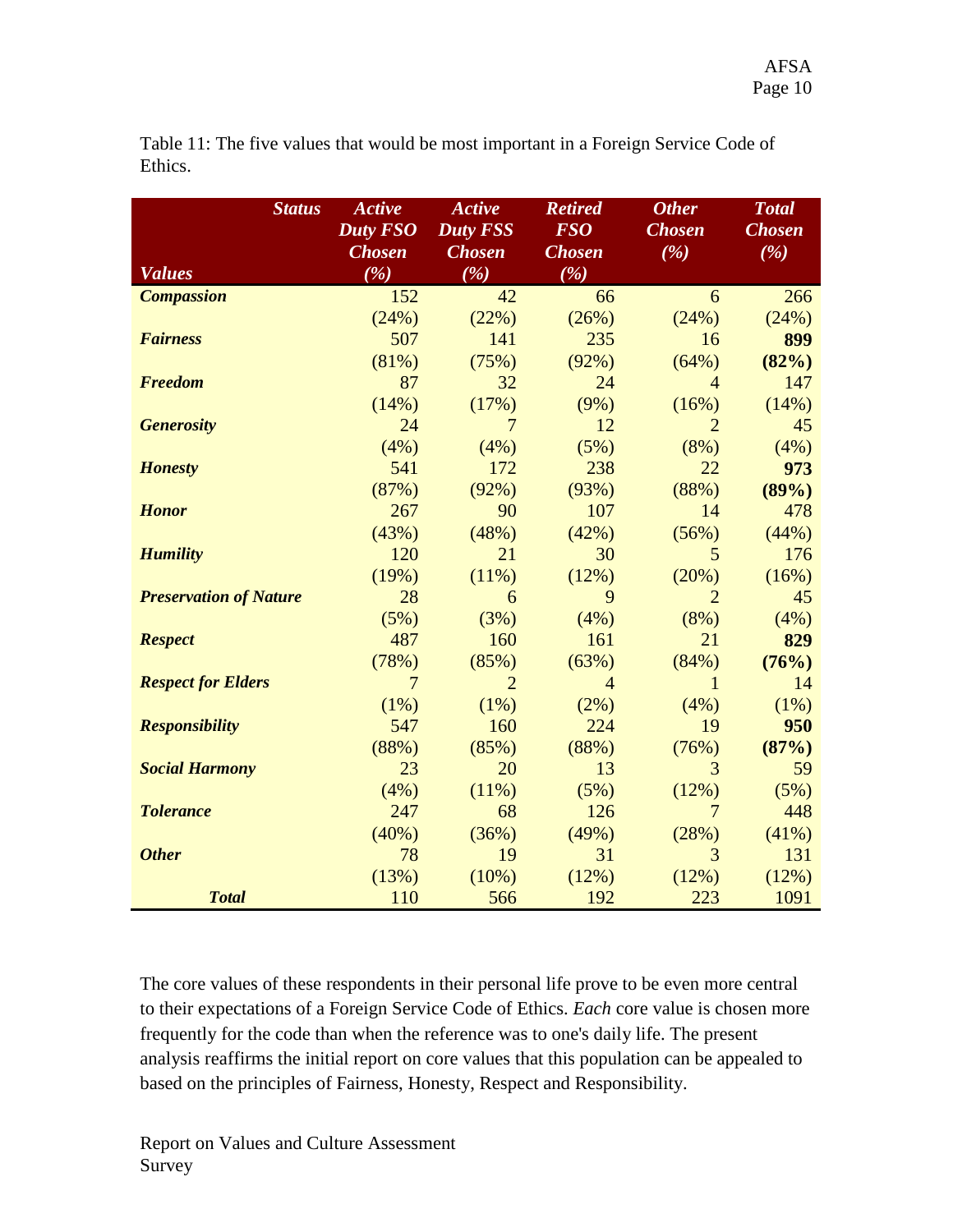#### *Shared Values*

Once they identified the values they felt were most important, respondents were asked how often they felt others use the values they chose to guide decisions they make at work. Table 12 reports responses to these items.

#### Table 12: Perceptions of shared values.

"Glance again at the five values you selected. How often do you think the people below use the same values you selected to guide their decision making at work?"

| <b>Status</b><br><b>Others</b>                | <b>Active</b><br>Duty<br><b>FSO</b><br>Avg.<br>(sd) | <b>Active</b><br>Duty<br><b>FSS</b><br>Avg.<br>(sd) | <b>Retired</b><br><b>FSO</b><br>Avg.<br>(sd) | <b>Other</b><br>Avg.<br>(sd) | <b>All</b><br>Avg.<br>(sd) |
|-----------------------------------------------|-----------------------------------------------------|-----------------------------------------------------|----------------------------------------------|------------------------------|----------------------------|
| <b>Other Foreign Service</b>                  | 3.79                                                | 3.52                                                | 4.14                                         | 3.95                         | 3.82                       |
| personnel within your                         | (.88)                                               | (.99)                                               | (.86)                                        | (1.07)                       | (.92)                      |
| <i>department or agency</i>                   |                                                     |                                                     |                                              |                              |                            |
| $(N=1028)$                                    |                                                     |                                                     |                                              |                              |                            |
| <b>Your immediate</b>                         | 4.00                                                | 3.94                                                | 4.11                                         | 3.91                         | 4.01                       |
| manager<br>$(N=972)$                          | (1.07)                                              | (1.16)                                              | (1.00)                                       | (1.38)                       | (1.08)                     |
| <b>Your boss's boss</b>                       | 3.82                                                | 3.78                                                | 3.78                                         | 3.70                         | 3.81                       |
| $(N=893)$                                     | (1.13)                                              | (1.07)                                              | (1.14)                                       | (1.22)                       | (1.12)                     |
| The most senior                               |                                                     |                                                     |                                              |                              |                            |
| person of your                                | 3.82                                                | 3.48                                                | 3.88                                         | 3.90                         | 3.77                       |
| organization                                  | (1.13)                                              | (1.22)                                              | (1.13)                                       | (1.41)                       | (1.16)                     |
| $(N=831)$                                     |                                                     |                                                     |                                              |                              |                            |
| <b>Foreign Service</b>                        | 3.44                                                | 3.29                                                | 3.62                                         | 3.95                         | 3.47                       |
| personnel                                     | (.85)                                               | (.91)                                               | (.92)                                        | (1.03)                       | (.89)                      |
| representing other<br><b><i>countries</i></b> |                                                     |                                                     |                                              |                              |                            |
| $(N=810)$                                     |                                                     |                                                     |                                              |                              |                            |
| <b>The most important</b>                     | 4.00                                                | 3.88                                                | 4.14                                         | 4.00                         | 4.00                       |
| person you serve<br>$(N=891)$                 | (.93)                                               | (1.09)                                              | (.97)                                        | (1.14)                       | (.98)                      |

Note: Statistics are the mean score on a scale from 1 (Never) to 5 (Very often), and standard deviation.

On a scale from 1 to 5 such as this, 3 is the midpoint. Across all status categories, every average is above 3. There is a perception among the respondents that others share their values, and as the Institute for Global Ethics has observed in other populations there is a slight tendency to perceive shared values among people closer to the respondent, such as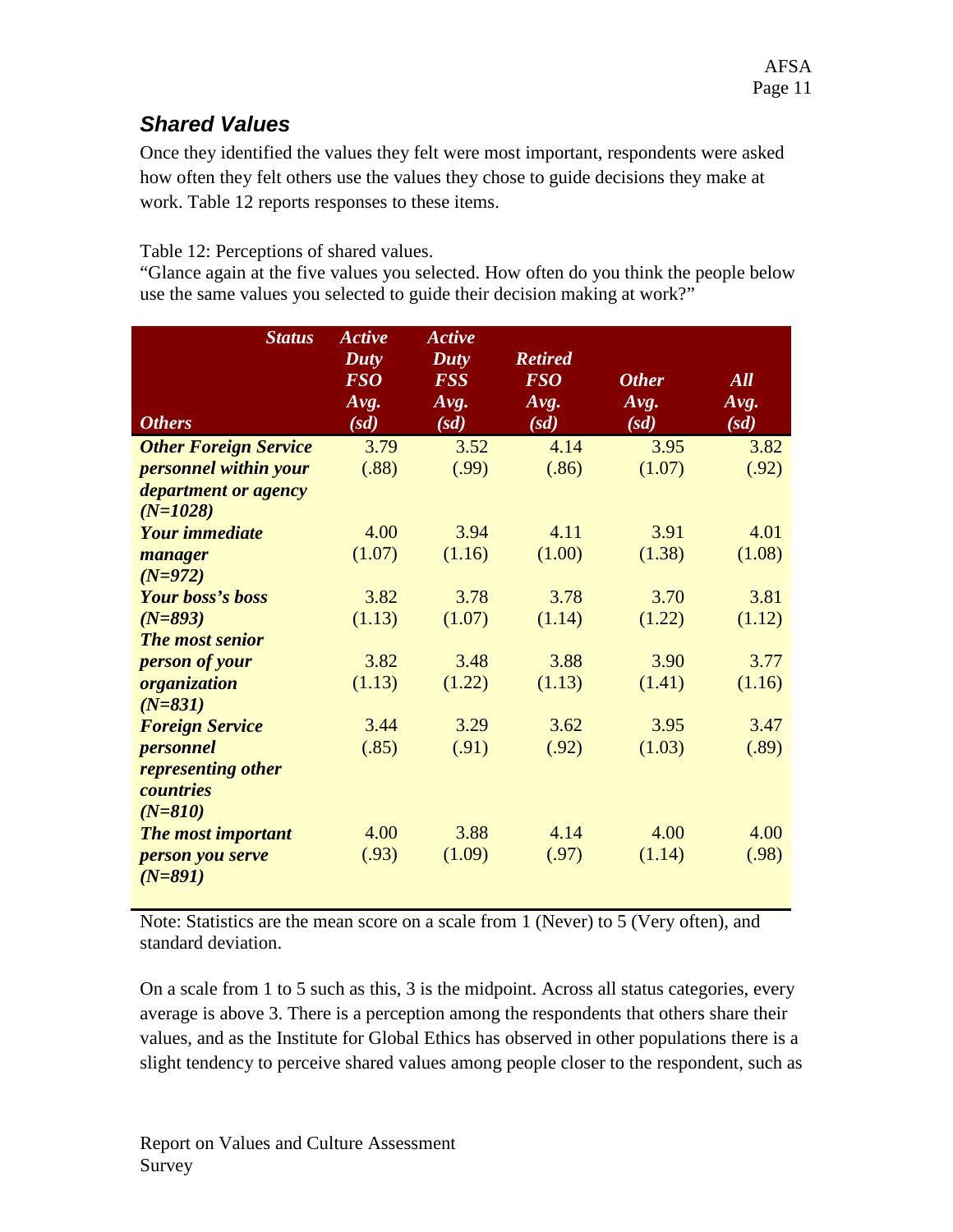one's immediate manager or most important client. Since we know that, in fact, there is a core of widely shared values, these perceptions are accurate.

Further analysis reveals that there is a tendency for higher average agreement scores the longer one has served in the Foreign Service and the more senior their level in the organization. It could be that those who remain in the Foreign Service longest share common values, and come to recognize this in one another. If that's the case, the current junior cohort of respondents will come to share their elders' perspective in the course of time. However, since we know that there is no significant difference in the values chosen by young and old, the fact that their values are in fact widely shared in the US Foreign Service could be pointed out to the younger members, perhaps hastening their arrival at this realization.

There were no other differences between respondents concerning their perceptions of shared values.

## *Existing Foreign Service Core Values*

There are core values published by the Department of State in its annual financial and performance report, and the FSO Presidential Commission (FSO/PC) cites three key values. Awareness of these published values and their role in respondents' professional lives was explored.

Asked if they were aware of the DOS core values of Loyalty, Character, Service, Accountability, Community, and Diversity, only 20.5% claimed they were. The FSO/PC named core values of Integrity, Prudence, and Ability were recognized by only 13% of respondents. **Awareness of these values' existence did not appear to be connected to any rank, category or experience in the Foreign Service.** Those who know about them are pretty evenly distributed across the service.

Once having been made aware of these values, respondents were asked how they use them in their professional lives. Table 13 reports responses to these questions.

So many respondents were seeing these values for the first time that their low level of agreement with these items is understandable to some extent. However, what is most **striking is that even when asked if the values are easily understood, the average score is below the scale's midpoint.** As difficult as it might be to confidently assess one's application of values in one's life, values themselves—especially core values should be easily understood. **It is also worth noting that the lowest average score is for the item asking if the core values are rewarded by the Foreign Service**.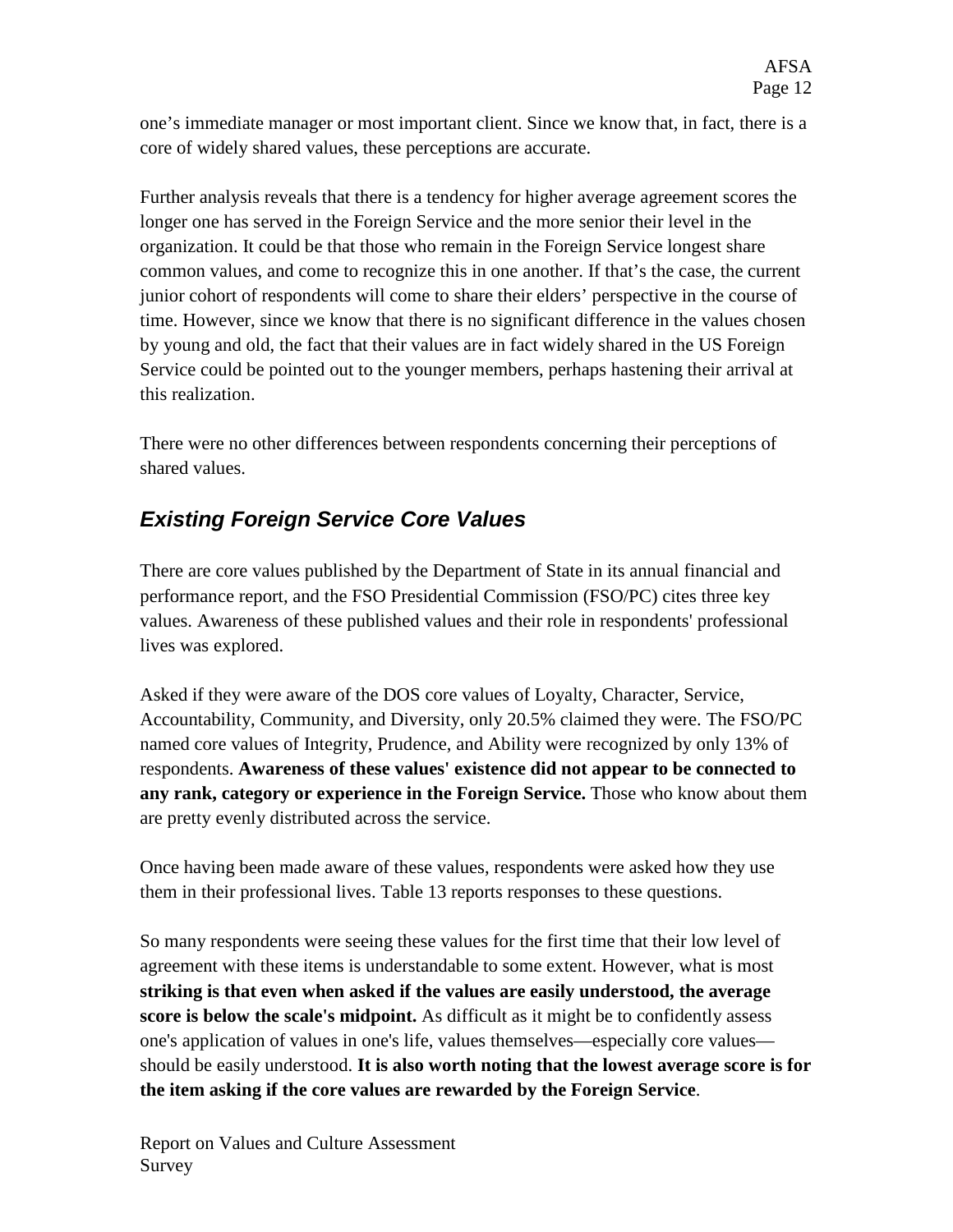Table 13: Use of existing core values.  $(N = 1117)$ 

|                                                                       | Avg.<br>(sd) |
|-----------------------------------------------------------------------|--------------|
| I use the DOS and FSO/PC values frequently to guide decisions at      | 2.67         |
| work.                                                                 | (1.50)       |
| <b>The DOS and FSO/PC values help me manage important job-related</b> | 2.49         |
| problems.                                                             | (1.38)       |
| The DOS and FSO/PC values clearly establish a level of professional   | 2.61         |
| behavior.                                                             | (1.36)       |
| <b>The DOS and FSO/PC values are easily understood.</b>               | 2.86         |
|                                                                       | (1.27)       |
| The DOS and FSO/PC values are easy to apply professionally            | 2.79         |
|                                                                       | (1.20)       |
| <b>The DOS and FSO/PC values are rewarded by the FS</b>               | 2.28         |
|                                                                       |              |

Note: Statistics are mean scores on a scale from 1 (Disagree strongly) to 5 (Agree strongly), and standard deviations.

# **Learning about the Profession's Ethics**

Respondents were asked to rank the importance of a variety of sources in terms of their importance in helping them develop their sense of professional ethics. A combination of personal sources (such as one's family) and professional sources (such as mentors) was included. As the figures in Table 14 show, and as many previous IGE surveys in diverse populations have found, people consider personal sources more important than professional sources, and impersonal sources such as formal documents and especially—mass media to be of least importance in their understanding of professional ethics.

The responses regarding the relative importance of these sources of ethical instruction need not be interpreted to mean that professional training and documents cannot meaningfully add to one's understanding of ethics. A more helpful interpretation, consistent with IGE's experience, is **that professional ethics training should be consistent with one's general, personal ethical foundation**. **Professionals face unique applications of their core values that training can help prepare them to recognize and resolve. It's unhelpful to imply that what is special about a profession is that it demands a completely new ethical education.**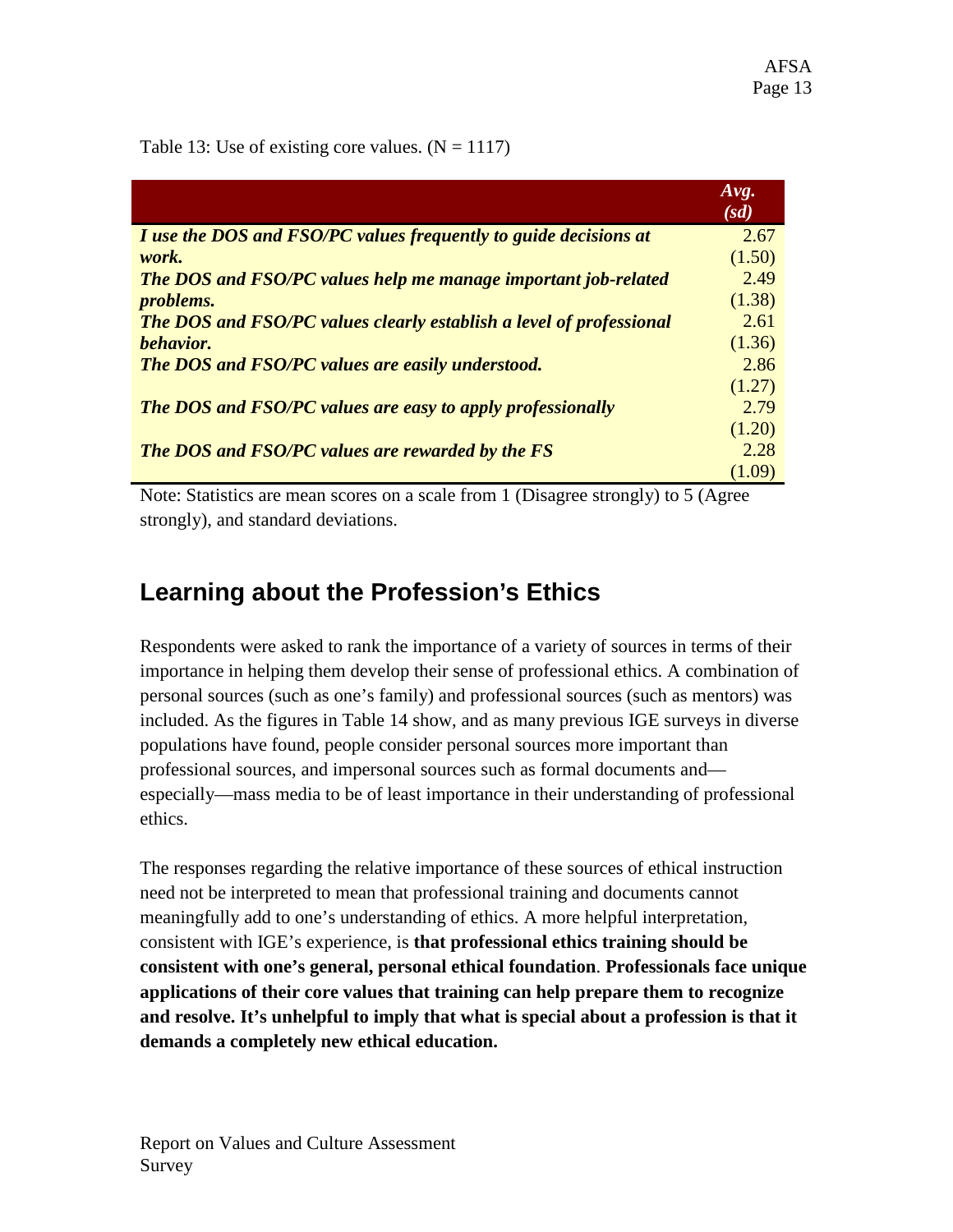Table 14: Importance of sources of ethical development.

| <b>Sources of ethics training</b>                            | <b>Median</b><br><b>Rank</b> |
|--------------------------------------------------------------|------------------------------|
| Friends and family $(N = 1332)$                              |                              |
| <b>Personal experience (N = 1346)</b>                        | $\mathcal{D}_{\cdot}$        |
| Formal education $(N = 1219)$                                | 4                            |
| <b>Religion</b> ( $N = 1216$ )                               | 4                            |
| Professional training $(N = 1229)$                           | 5                            |
| Mentors $(N = 1221)$                                         | 5                            |
| <b>Peers</b> $(N = 1190)$                                    | 5                            |
| <i><b>Organization documents about ethics (N = 1134)</b></i> |                              |
| <b>Mass media portrayals of the Foreign Service</b>          |                              |
| $(N = 1110)$                                                 | Q                            |

Note: The choices above are ranked from 1 (highest) to 9 (lowest).

There were few differences among types of respondents in the importance they cited for the various sources of ethical lessons. **Respondents at higher ranks considered mentors more important than others did.** Higher education was associated with less importance for organizational documents and mass media. Women overall considered peers less important than men considered their peers, but compared to other responses, women's responses regarding peers were much more dispersed (i.e., a high standard deviation); **there's less agreement among women about the importance of peers than there is about any other source of ethical instruction**.

# **The Ethical Environment**

A variety of items on the questionnaire explored respondents' perceptions of the nature and frequency of ethical issues they and their colleagues encounter. These are among the most pointed questions in an IGE questionnaire, since they tend to ask about increasingly specific behaviors that can reflect badly on the respondent or the organization. Overall, responses can indicate perceptions across the organization of the role ethics plays in the decisions made day to day.

## *Conflicting Interests*

In professionals' lives, among the most common ethical dilemmas are those associated with conflicting interests. Respondents were asked about the prevalence of a variety of conflicts that they and their colleagues confront. First they were asked to rank the *seriousness* of these types of conflicts, then to rank the *frequency* of these conflicts. Table 15 reports the results of these items.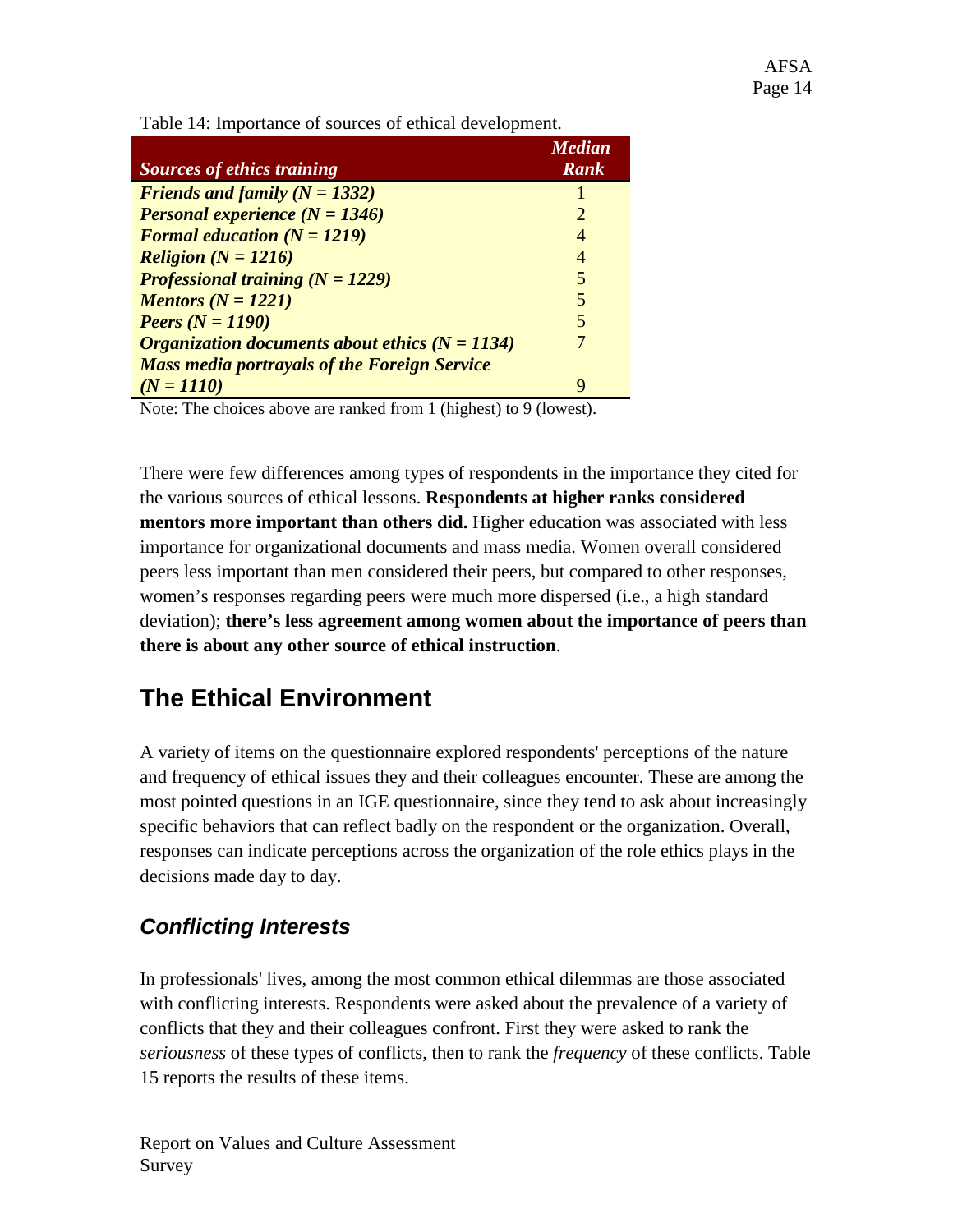*Conflicting Interests Seriousness Frequency Between the needs of the employee and demands*  **of one's boss** 3 3 3 3 3 3 3 3 4  $\sigma$ *Between the demands of a superior and the stated rules and regulations* 2 3 *Among FS and other personnel over the interpretation of a policy* 3 3 3 3 3 3 3 4 3 4  $\sigma$ *Caused by a difference between a Washingtonbased policy and the reality of a situation in the field* 2 2 *Between the needs of an employer and the unstated-but-understood ethical standards of the Foreign Service* 4 5

Table 15: Seriousness and frequency of conflicting interests.

Note: Seriousness and Frequency are median ranks from 1 (most serious or most frequent) to 5 (least serious or least frequent)

There is no overall consensus that one single conflict is the most serious or frequent, but a fairly widespread consensus that conflict between the employer and unstated ethical standards are the least serious and frequent of those on this list.

**To the extent that there are significant differences among respondents about the seriousness and frequency of these conflicts, those differences tend to involve the conflicts that are overall considered the most serious and frequent—i.e., conflicts between superiors' demands and stated rules, and conflicts between Washington and the field**. Specifically:

1. Those respondents whose DOS FS Cone was in Management ranked the seriousness and frequency of conflicts between superiors' demands and stated rules a bit higher than others, while the Political Cone ranked those conflicts a bit less seriously and less frequent.

2. Conversely, the Management cone ranked conflicts between Washington and the field less serious and less frequent, and the Political Cone ranked those conflicts as a bit more serious and more frequent than others.

3. Women ranked conflicts between superiors' demands and stated rules a bit more serious (but not more frequent) than men did; that was the only difference between the sexes.

4. The higher one's education and FS Level, the less frequent conflicts between superiors' demands and stated rules were perceived to be.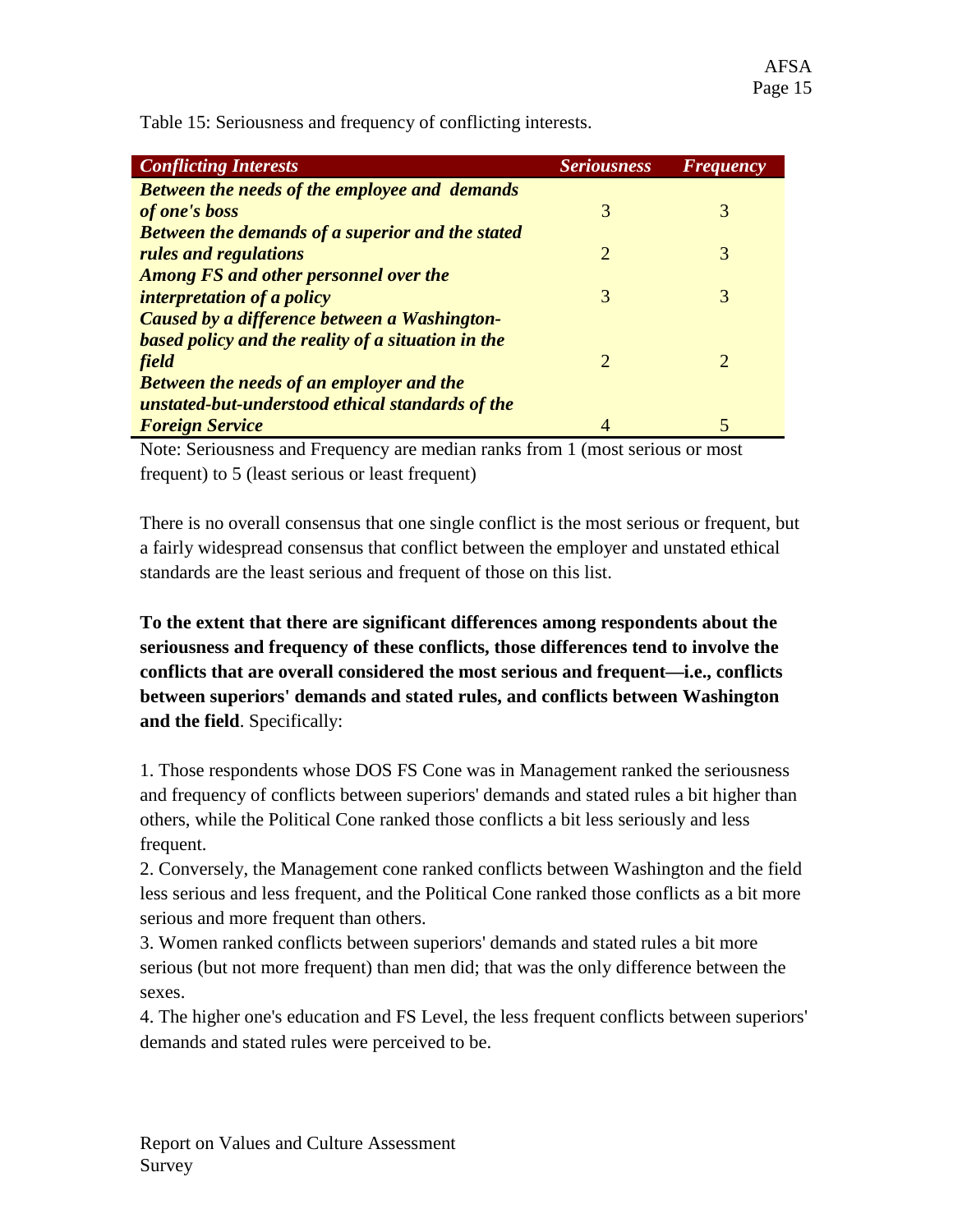5. Those with more years of service perceive less frequent conflicts between Washington and the field. The higher one's FS rank, the more frequent conflicts between Washington and field were perceived to be.

Although these differences are highly significant statistically, they do not place different groups at polar extremes. For instance, even though the Management FS Cone generally gave a rank for the demand/rules closer to 3 and the Political Cone generally ranked it closer to 2, they do not live in different worlds—they might only be having different conversations about the world they share.

### *Perceived Pressures in the Ethical Environment*

A number of items based on work IGE has done in diverse populations sought to measure respondents' perceptions of how frequently they and their colleagues feel pressure or incentives to compromise their professional ethics. Table 16 reports responses to these items.

With the exception of the last item in Table 16, these are questions about behavior one would hope is infrequent, thus lower scores would indicate better behavior. I removed italics from the positive item to call attention to its different interpretation. **The midpoint on the scale is 3, and never is the overall average (the far right column in Table 16) on the "wrong" side of that scale.**

**The relatively high score from Active Duty FSS personnel to the item that superiors "look the other way" when others behave unethically is significantly higher than the other groups**, as is the relatively low score from the "Other" status category for the final (positive) item about superiors as role models. In both cases, respondents in those categories perceive a less ethical environment than the other groups. There were no other notable differences between respondents of various kinds (e.g., by years of service, sex, etc.)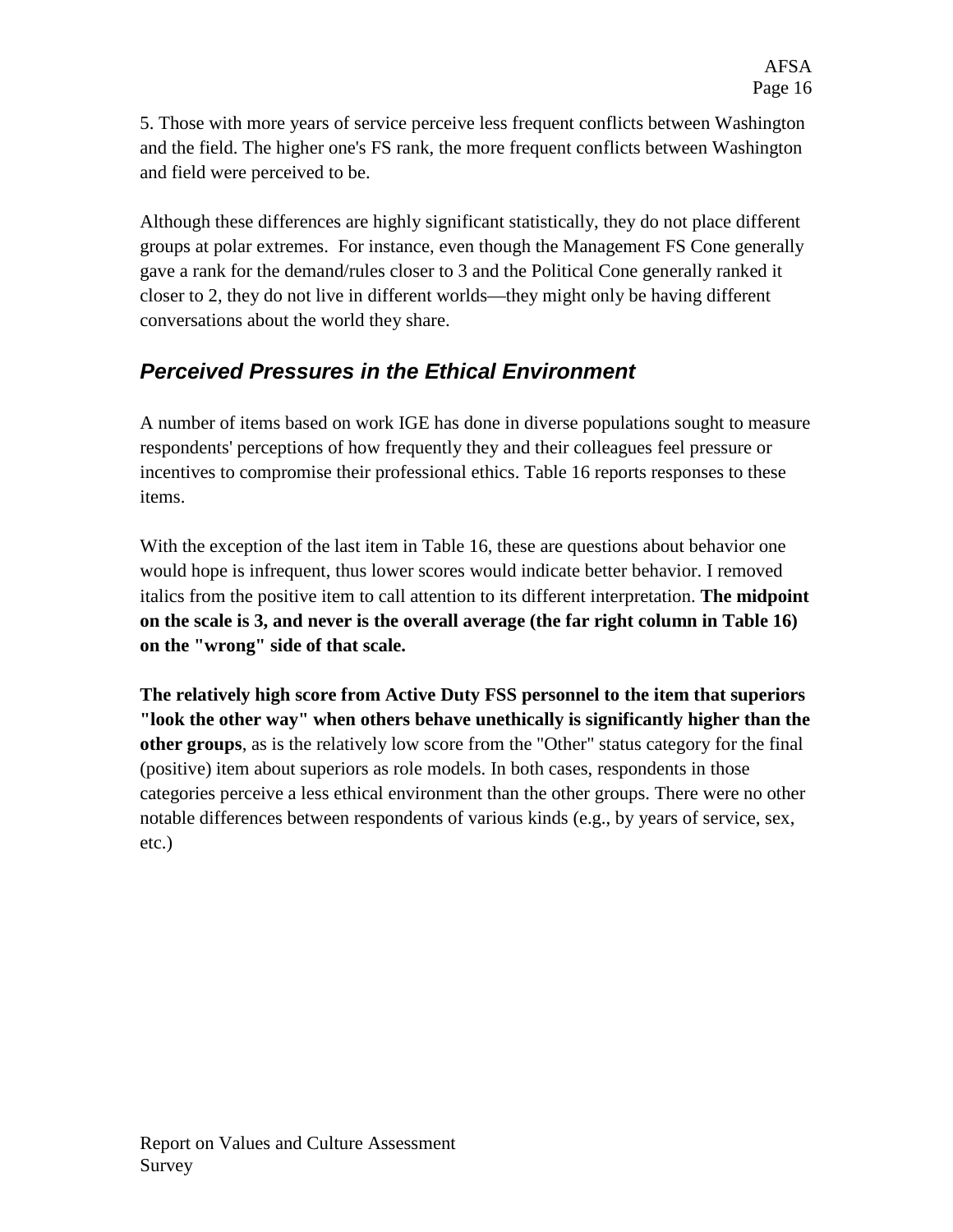*Status Items Active Duty FSO Avg. (sd) Active Duty FSS Avg. (sd) Retired FSO Avg. (sd) Other Avg. (sd) All Avg. (sd) Do you ever feel pressured by managers or other employees to compromise your organization's standards of ethical conduct in order to achieve your organization's objectives (such as national policy)? (N=1184)* 2.31 (.95) 2.42  $(1.02)$ 2.34 (.86) 2.08 (1.10) 2.33 (.94) *Do people at your level in your Department/Agency ever feel pressured by managers or other employees to compromise your organization's standards of ethical conduct in order to achieve your organization's objectives? (N=1134)* 2.66  $(.95)$ 2.81  $(1.02)$ 2.65 (.83) 2.22 (.95) 2.66 (.94) *Does your boss ever feel pressured by managers or other employees to compromise your organization's standards of ethical conduct in order to achieve your organizational objectives? (N=961)* 2.39  $(.96)$ 2.65  $(1.05)$ 2.59  $(.85)$ 2.11 (.99) 2.47 (.96) *Do you believe that people above your level "look the other way" and ignore unethical conduct by employees to meet professional objectives? (N=1137)* 2.72  $(1.04)$ 3.16  $(1.06)$ 2.73 (.89) 2.52 (1.34) (1.02) 2.79 **Do people above your level model accountability for their decisions and actions?** *(N=1128)* 3.52 (.97) 3.08  $(1.02)$ 3.43 (.91) 2.91 (1.23) 3.42 (.98)

Table 16: Frequency of pressure felt to compromise values.

Note: Statistics are mean scores on a scale from 1 (Never) to 5 (All the time), and standard deviation.

#### *Specific Behaviors*

Another difficult series of items asked about some particular instances of positive and negative behaviors, again measuring how often respondents perceive these things to happen around them. Table 17 reports responses to these items. Note that while responses to these items are still on a 5-point scale similar to Table 16, there is a greater variety of positive and negative items in Table 17. **Items where a high score would be positive are in plain text, negative items in italics.**

The general pattern of replies favors good behavior, with positive items scoring above the midpoint and most negative responses below—the exception being the first item, which might be a little ambiguous. Use of classified data is particularly perceived as appropriate. *(Ed. The most negative perceived behaviors are* disparaging and offensive remarks*,* inaccuracy of records and reports*, and* misrepresented limitations on ability to provide services*.*)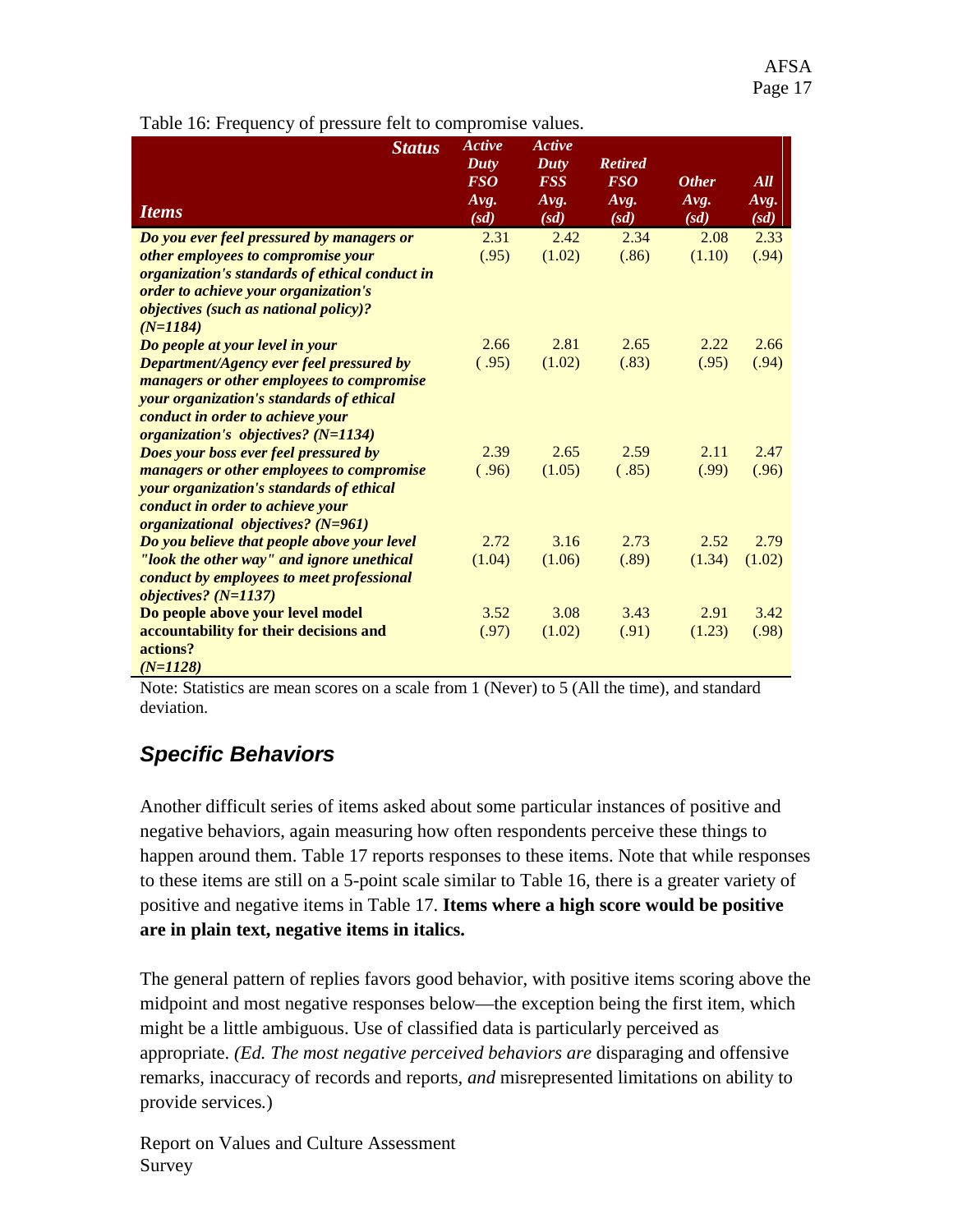Table 17: Frequency of specific positive and negative behaviors. Positive items are in plain text, negative items in italics.

| <b>Status</b>                                                                              | Active       | Active       |                |              |              |
|--------------------------------------------------------------------------------------------|--------------|--------------|----------------|--------------|--------------|
|                                                                                            | Duty         | Duty         | <b>Retired</b> |              |              |
|                                                                                            | <b>FSO</b>   | <b>FSS</b>   | <b>FSO</b>     | <b>Other</b> | All          |
| <b>Items</b>                                                                               | Avg.<br>(sd) | Avg.<br>(sd) | Avg.<br>(sd)   | Avg.<br>(sd) | Avg.<br>(sd) |
| People at my level in my organization make                                                 | 3.18         | 3.49         | 2.84           | 3.20         | 3.15         |
| recommendations to each other based on                                                     | (1.05)       | (1.08)       | (.95)          | (1.15)       | (1.06)       |
| <i>personal considerations.</i>                                                            |              |              |                |              |              |
| $(N=1102)$                                                                                 |              |              |                |              |              |
| People at my level in my organization                                                      | 4.02         | 3.80         | 4.12           | 4.19         | 4.02         |
| provide honest responses to inquiries and                                                  | (.91)        | (.99)        | (.96)          | (.93)        | (.94)        |
| requests from the people we serve. $(N=1134)$                                              |              |              |                |              |              |
| People at my level in my organization                                                      | 2.59         | 2.78         | 2.44           | 2.16         | 2.57         |
| misrepresent or conceal limitations in their                                               | (1.01)       | (1.05)       | (.94)          | (.77)        | (1.00)       |
| ability to provide services to the people we                                               |              |              |                |              |              |
| serve externally. $(N=1109)$                                                               |              |              |                |              |              |
| People at my level in my organization                                                      | 4.07         | 3.98         | 4.14           | 4.00         | 4.06         |
| provide honest responses to inquiries and                                                  | (.90)        | (.94)        | (.90)          | (.95)        | (.91)        |
| requests from peers. (N=1137)                                                              | 3.59         | 3.39         | 3.84           | 3.70         | 3.63         |
| People at my level in the organization take<br>personal responsibility for their decisions | (1.04)       | (1.06)       | (1.02)         | (1.30)       | (1.05)       |
| and actions. (N=1172)                                                                      |              |              |                |              |              |
| <b>Inaccuracy of records or reports at my</b>                                              | 2.60         | 2.86         | 2.71           | 2.28         | 2.65         |
| organization has adversely affected a person                                               | (1.05)       | (1.05)       | (1.09)         | (1.27)       | (1.06)       |
| we serve or another stakeholder. $(N = 947)$                                               |              |              |                |              |              |
| People at my level in my organization make                                                 | 3.51         | 3.34         | 3.40           | 3.45         | 3.44         |
| recommendations based on the needs of                                                      | (.93)        | (.95)        | (.96)          | (1.18)       | (.95)        |
| those we serve rather than personal                                                        |              |              |                |              |              |
| conviction. $(N = 1099)$                                                                   |              |              |                |              |              |
| People at my level in my organization make                                                 | 2.79         | 2.95         | 2.74           | 2.10         | 2.79         |
| disparaging, offensive, or insensitive remarks                                             | (1.15)       | (1.23)       | (1.08)         | (1.04)       | (1.15)       |
| about peers, managers, mission, policies, or                                               |              |              |                |              |              |
| host country officials. $(N = 1166)$                                                       |              |              |                |              |              |
| People at my level in my organization make                                                 | 2.20         | 2.39         | 2.17           | 2.00         | 2.23         |
| decisions based on the needs of those we serve                                             | (1.00)       | (1.02)       | (.88)          | (1.03)       | (.98)        |
| even if it conflicts with regulations or law. $(N)$<br>$= 1096$                            |              |              |                |              |              |
| My organization maintains an ethical                                                       | 4.11         | 3.93         | 4.07           | 4.26         | 4.09         |
| relationship with those outside the                                                        | (.91)        | (.98)        | (.97)          | (.81)        | (.93)        |
| Department/Agency with whom we engage.                                                     |              |              |                |              |              |
| $(N = 1092)$                                                                               |              |              |                |              |              |
| People at my level in the organization use                                                 | 4.63         | 4.55         | 4.45           | 4.40         | 4.57         |
| classified information appropriately. $(N =$                                               | (.76)        | (.84)        | (.86)          | (1.14)       | (.81)        |
| 1129)                                                                                      |              |              |                |              |              |
| In my organization people work hard to                                                     | 3.99         | 3.77         | 4.12           | 3.86         | 3.99         |
| maintain the trust of their colleagues. $(N =$                                             | (.99)        | (1.06)       | (1.03)         | (1.28)       | (1.01)       |
| 1173)                                                                                      |              |              |                |              |              |
| People at my level in my organization ignore                                               | 2.46         | 2.69         | 2.33           | 2.47         | 2.45         |
| ethical misconduct by others. $(N = 1128)$                                                 | (1.03)       | (1.09)       | (.95)          | (1.46)       | (1.03)       |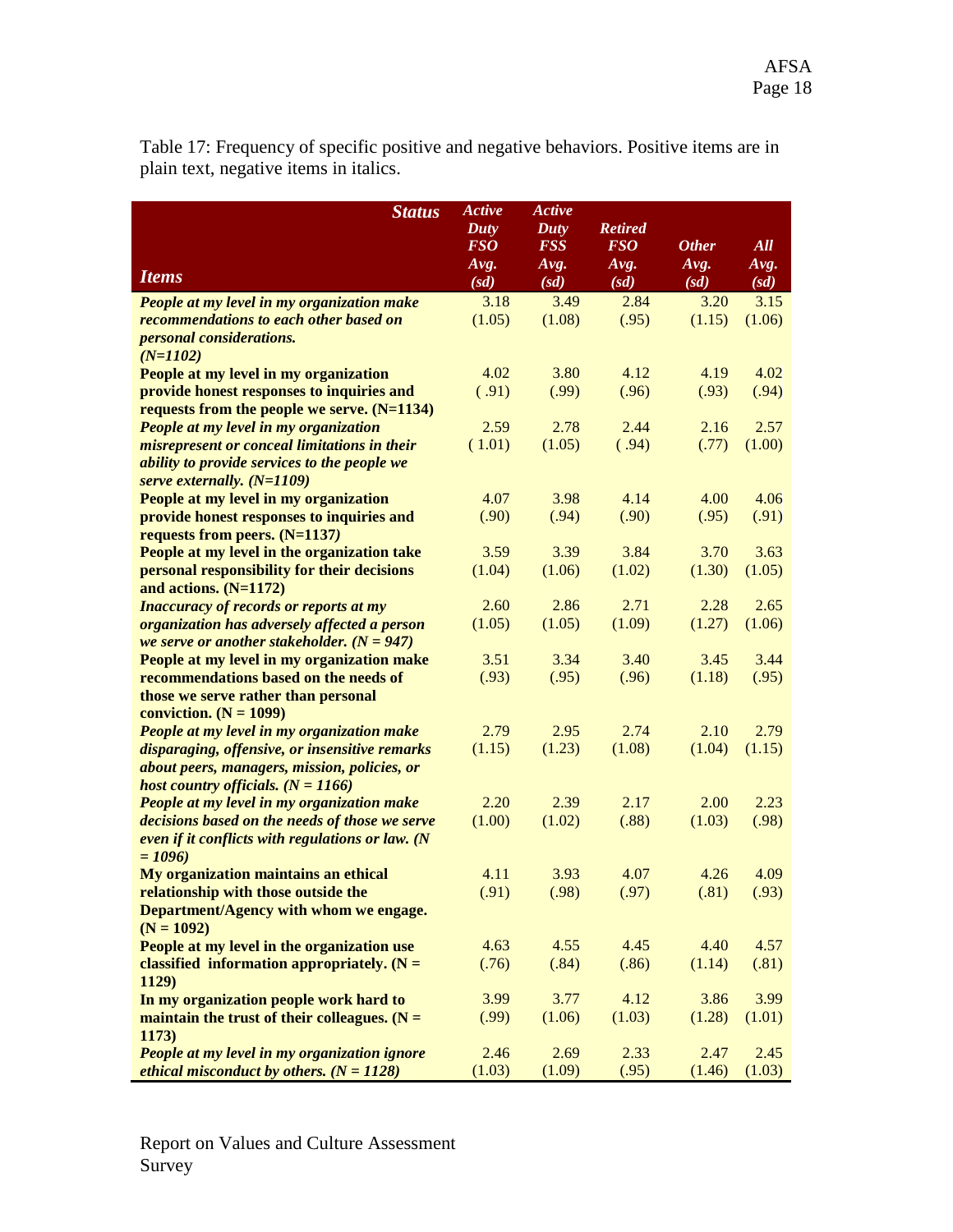Note: Statistics are mean scores on a scale from 1 (Never) to 5 (Very often), and standard deviation.

People at higher levels in the Foreign Service perceived more frequent honest responses to people they serve (the second item in Table 17) and more work to maintain trust among colleagues (the next-to-last item). Senior officials, both in terms of rank and years of service, perceived particularly high levels of proper use of classified data.

### *Perceptions of the Organization's Ethics*

Two items asked about how people inside and outside might perceive the role of ethics in the respondents' organizations. One item was a general question about how others believe they are treated by the organization. Table 18 reports responses to this item.

| <b>Status</b><br><b>Items</b>                  | Active<br>Duty<br>FSO<br>Avg.<br>(sd) | Active<br>Duty<br><b>FSS</b><br>Avg.<br>(sd) | <b>Retired</b><br><i>FSO</i><br>Avg.<br>(sd) | <b>Other</b><br>Avg.<br>(sd) | All<br>Avg.<br>(sd) |
|------------------------------------------------|---------------------------------------|----------------------------------------------|----------------------------------------------|------------------------------|---------------------|
| Think about the point of view of the people    | 4.02                                  | 3.94                                         | 4.01                                         | 3.88                         | 4.00                |
| you serve, internal and external. If they were | (.70)                                 | (.77)                                        | (.71)                                        | (1.26)                       | (.73)               |
| asked, would they say they are treated         |                                       |                                              |                                              |                              |                     |
| ethically by your organization? $(N = 1152)$   |                                       |                                              |                                              |                              |                     |

Table 18: Perception of ethical treatment by others.

Note: Statistics are mean scores on a scale from 1 (Never) to 5 (All the time), and standard deviation.

Responses to this item were high across the board. No subgroup of respondents deviated significantly from the average score of 4 on a 5 point scale.

The other item was more complex:

"If you think your organization believes ethical conduct is important but doesn't demonstrate ethical conduct, which of the following statements do you think best explains the reason? Select the last response if you believe that your organization does demonstrate ethical behavior."

This is meant to explore respondents' beliefs about why there might be a gap between talking the talk and walking the walk, if such a gap is perceived at all. Three possible explanations were offered:

1. Ethical behavior is not easily observed, so I don't get the opportunity to see my colleagues demonstrating ethical conduct.

2. My colleagues generally don't behave ethically.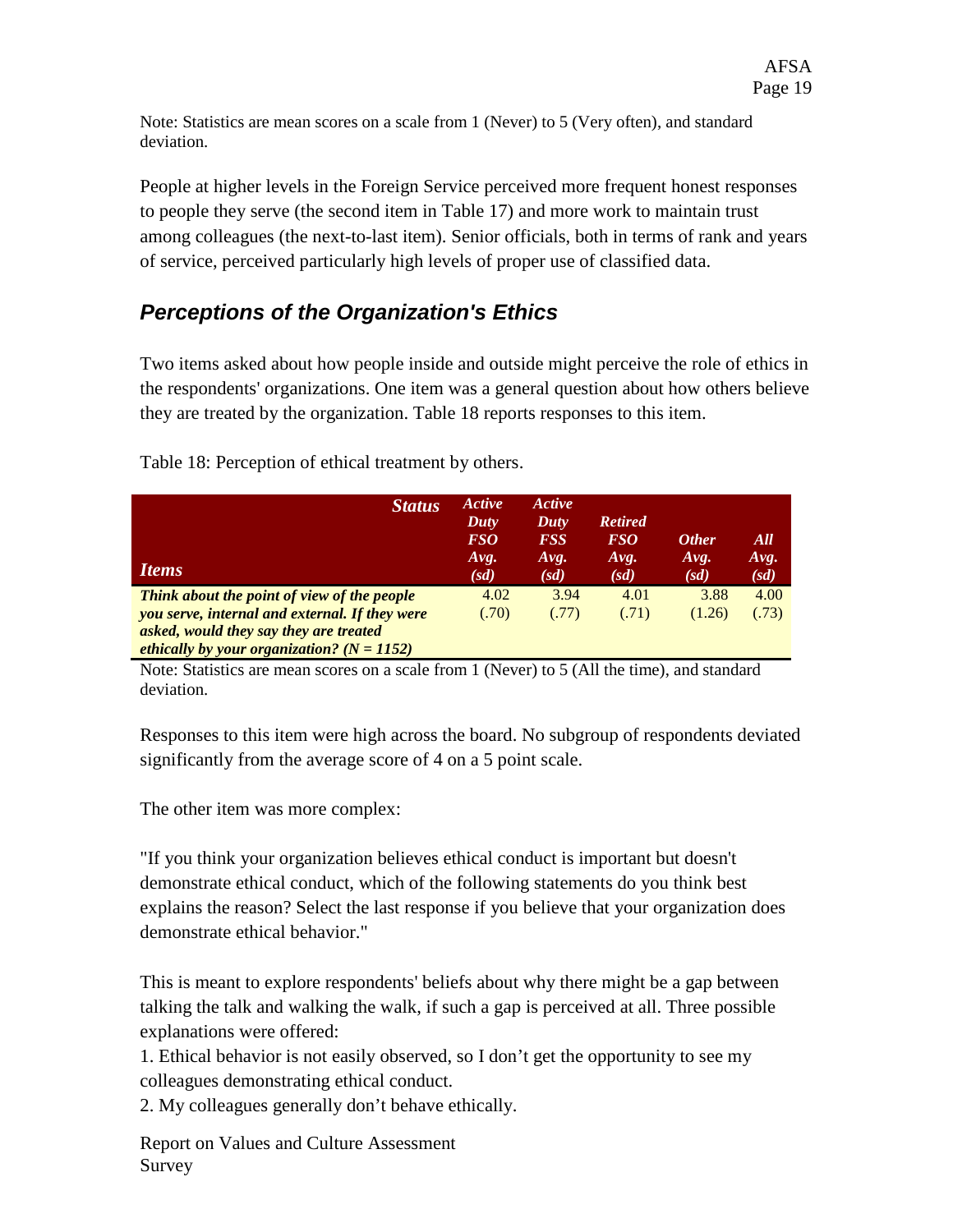3. The ethical issues discussed publicly at the organization bear little resemblance to the ethical problems actually faced by me and my colleagues.

There were 1199 responses to this item, and 53% of respondents didn't perceive any gap in the ethical beliefs and behaviors in their organization. Of the available explanations for those who did perceive a gap, the only one that received more than 10% of responses was #3: that **discussions of ethics don't account for the actual problems respondents confront, chosen by 30%.**

Among the DOS FS Cones, Management was particularly more likely than other cones to select this explanation. Women chose this explanation slightly more often than men. But those were the only significant relationships between groups of respondents and answers to this question. In other words, **nearly one-third of respondents perceive a gap between the discussions about ethics in the Foreign Service and the particular issues they confront, and those people are scattered throughout the FS.**

# **Codes of Ethics**

Respondents' beliefs regarding the contribution a Code of Ethics could make to the Foreign Service were probed in a variety of ways, beginning with a basic question: Do you think the Foreign Service would benefit from a professional code of ethics for Foreign Service Personnel? Just over 75% answered "yes" to that idea, and support was not particularly concentrated in any part of the Service.

With that basic issue on the table, respondents who answered yes to the idea of a code of ethics were asked to rate the importance of various reasons for adopting such a code. Table 19 reports responses to those items.

**Overall, the most important rationale for a code is to clarify what is expected of Foreign Service personnel,** although for those who support a code at all each of the reasons was at least fairly important.

Active Duty FSS personnel, those in the Management DOS Cone, women, and those with less formal education, rated an environment of equality particularly high compared to others. Women rated help with tough professional decisions and clarifying expectations more important than men. Longer years of service was associated with greater importance for minimum standards of behavior. No other differences were noted.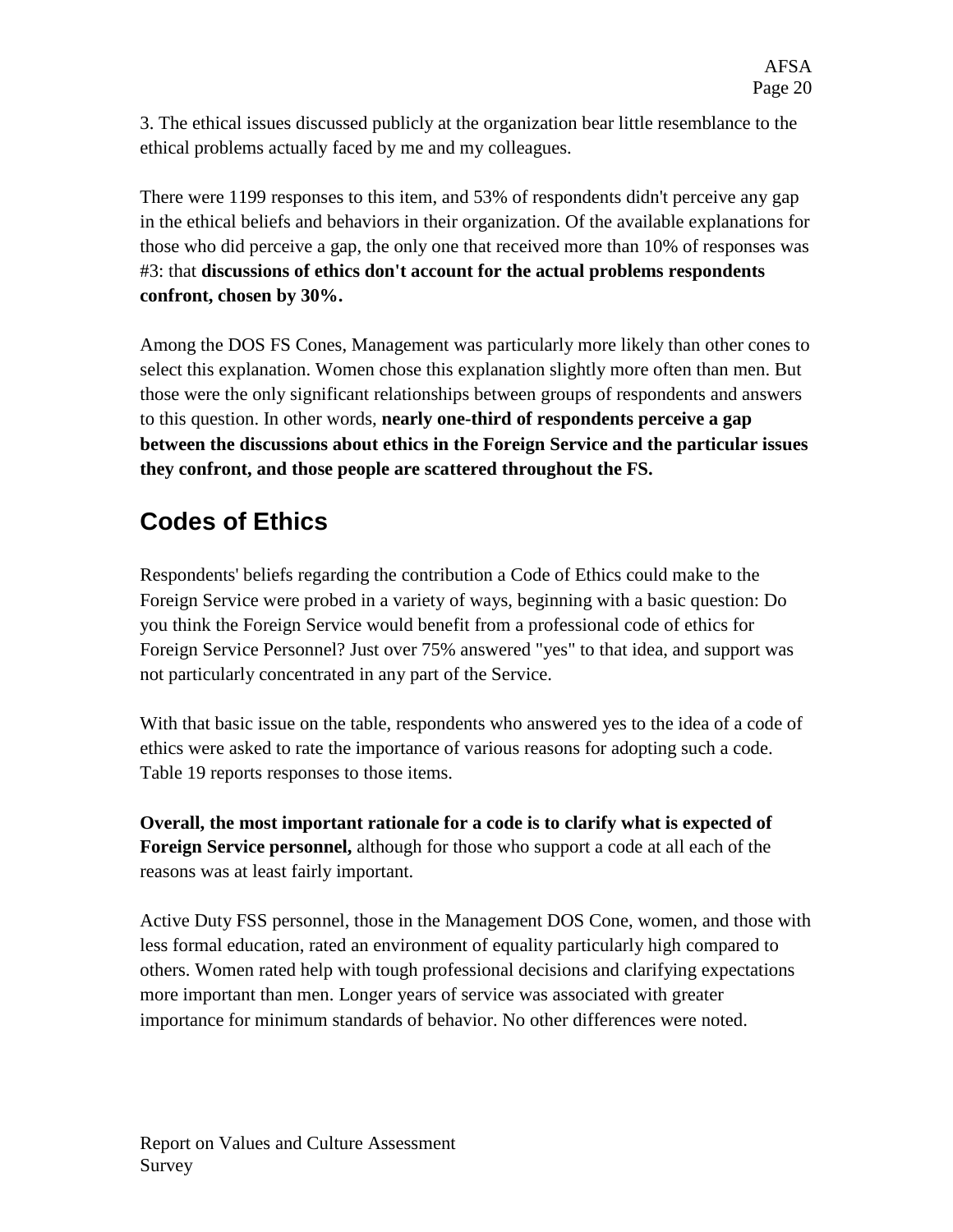| <b>Status</b><br><i><u><b>Items</b></u></i>      | Active<br>Duty<br><i>FSO</i><br>Avg.<br>(sd) | Active<br>Duty<br><b>FSS</b><br>Avg.<br>(sd) | <b>Retired</b><br><b>FSO</b><br>Avg.<br>(sd) | <b>Other</b><br>Avg.<br>(sd) | All<br>Avg.<br>(sd) |
|--------------------------------------------------|----------------------------------------------|----------------------------------------------|----------------------------------------------|------------------------------|---------------------|
| <b>Help better define the Foreign Service</b>    | 3.97                                         | 3.93                                         | 4.07                                         | 3.76                         | 3.98                |
| <i>profession.</i>                               | (1.06)                                       | (1.00)                                       | (1.12)                                       | (1.22)                       | (1.07)              |
| Create a minimum standard of behavior for        | 4.28                                         | 4.48                                         | 4.21                                         | 4.29                         | 4.29                |
| Foreign Service personnel at work.               | (.87)                                        | (.69)                                        | (.95)                                        | (1.10)                       | (.88)               |
| <b>Help Foreign Service personnel make tough</b> | 4.01                                         | 4.15                                         | 4.16                                         | 4.00                         | 4.07                |
| <i>professional decisions.</i>                   | (1.00)                                       | (.86)                                        | (.95)                                        | (1.14)                       | (.97)               |
| <b>Clarify expectations of all FS personnel.</b> | 4.44                                         | 4.47                                         | 4.45                                         | 4.33                         | 4.44                |
|                                                  | (.76)                                        | (.63)                                        | (.79)                                        | (1.02)                       | (.75)               |
| Create an environment in which the favorite,     | 3.71                                         | 4.21                                         | 3.74                                         | 4.05                         | 3.80                |
| the "squeaky wheel," and the answer shopper      | (1.25)                                       | (1.02)                                       | (1.27)                                       | (1.12)                       | (1.24)              |
| are treated the same as everyone else.           |                                              |                                              |                                              |                              |                     |

Table 19: Importance of reasons to adopt a code of ethics. (Responses from those supporting a code for the Foreign Service.  $N = 850$ )

Note: Statistics are mean scores on a scale from 1 (Unimportant) to 5 (Very important), and standard deviation.

Whether or not respondents supported a code of ethics, all were asked who should be covered by such a code. **Somewhat surprisingly, there is significant support for excluding major populations from a Foreign Service code, even when those who don't support a code are excluded.** Table 20 reports answers to these items.

Table 20: Who should be covered by a FS code of ethics?  $(N = 1092)$ 

| <b>Status</b><br>Who should be<br>covered? | <b>Active</b><br>Duty<br><b>FSO</b><br>Avg.<br>(sd) | <b>Active</b><br>Duty<br><b>FSS</b><br>Avg.<br>(sd) | <b>Retired</b><br><b>FSO</b><br>Avg.<br>(sd) | <b>Other</b><br>Avg.<br>(sd) | All<br>Avg.<br>(sd) |
|--------------------------------------------|-----------------------------------------------------|-----------------------------------------------------|----------------------------------------------|------------------------------|---------------------|
| <b>FSOs: Yes</b>                           | 23%                                                 | 23%                                                 | 29%                                          | 28%                          | 24%                 |
| No                                         | 77%                                                 | 77%                                                 | 71%                                          | 72%                          | 76%                 |
| <b>FSSs: Yes</b>                           | 20%                                                 | 22%                                                 | 29%                                          | 28%                          | 24%                 |
| $N_{0}$                                    | 80%                                                 | 78%                                                 | 71%                                          | 72%                          | 76%                 |
| <b>All FS Personnel: Yes</b>               | 44%                                                 | 49%                                                 | 60%                                          | 52%                          | 49%                 |
| $N_{0}$                                    | 56%                                                 | 51%                                                 | 40%                                          | 48%                          | 51%                 |
| <b>AFSA Members: Yes</b>                   | 14%                                                 | 17%                                                 | 18%                                          | 20%                          | 15%                 |
| $N_{0}$                                    | 86%                                                 | 83%                                                 | 82%                                          | 80%                          | 85%                 |
| <b>All DOS: Yes</b>                        | 62%                                                 | 77%                                                 | 62%                                          | 56%                          | 64%                 |
| $N_{0}$                                    | 38%                                                 | 23%                                                 | 38%                                          | 44%                          | 36%                 |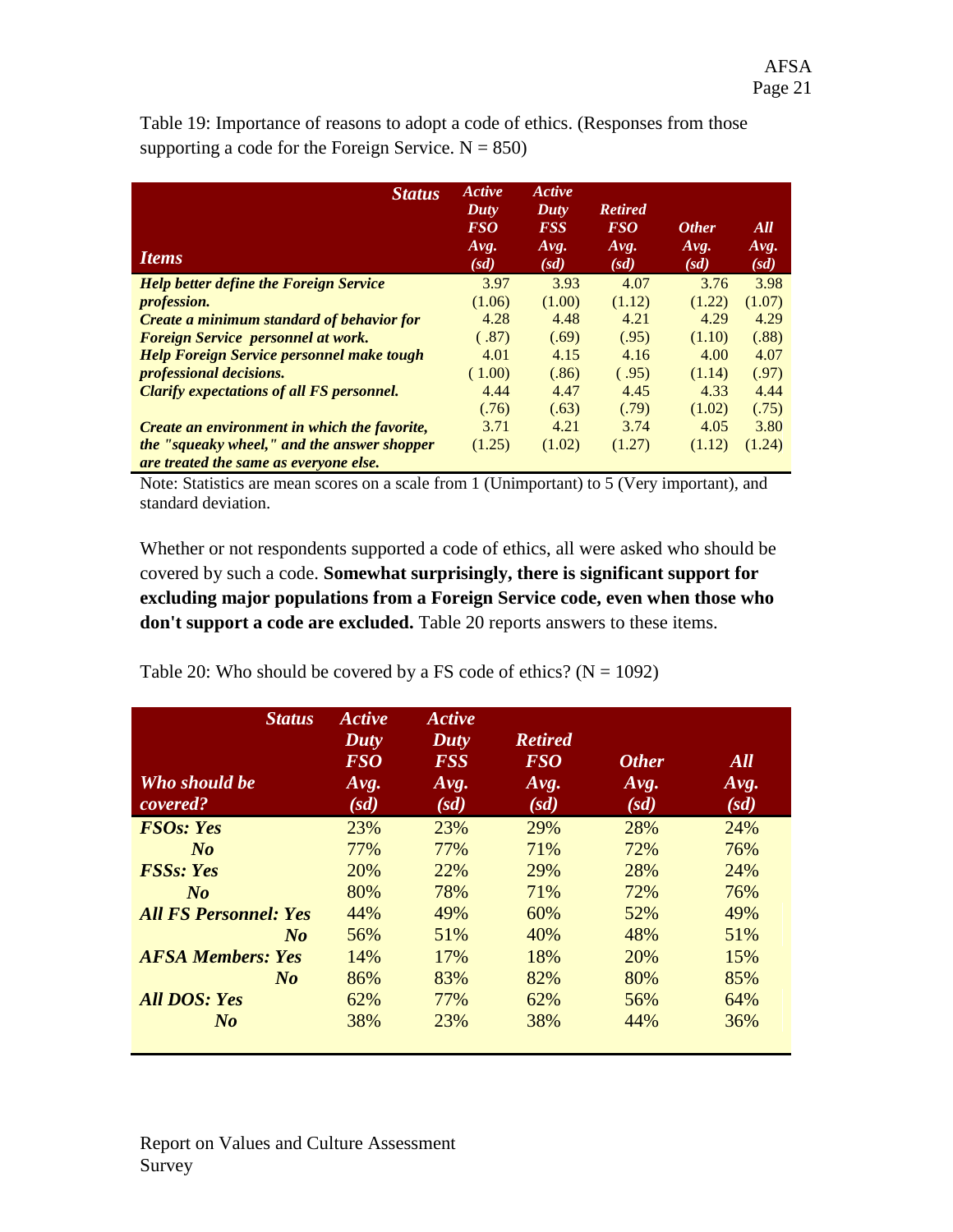Even among those who support a code, substantial majorities don't believe it should cover the select groups in Table 20. Among those who oppose a code in general, **a majority does support such a code applying to the Department of State entirely.**  When asked simply if the groups in Table 20 should be held to the same ethical standards (with no mention of a code), 96% of all respondents say yes.

Finally, respondents were told the following about any code of ethics developed for the Foreign Service:

"One aim of the code of ethics process is to make the code relevant and applicable worldwide. (It might be helpful to show the people we serve, internal or external, the code, to help them understand how FS personnel are expected to operate.) Listed below are some ideas that might help to achieve this goal. How important do you think it is that the FS adopt the ideas below?"

All respondents, whether they support a code in general or not, were invited to reply to these items. Table 21 reports responses to these items.

| <b>Status</b><br><i><u><b>Items</b></u></i>                                     | Active<br>Duty<br><i>FSO</i><br>Avg.<br>(sd) | Active<br>Duty<br><b>FSS</b><br>Avg.<br>(sd) | <b>Retired</b><br><b>FSO</b><br>Avg.<br>(sd) | <b>Other</b><br>Avg.<br>(sd) | All<br>Avg.<br>(sd) |
|---------------------------------------------------------------------------------|----------------------------------------------|----------------------------------------------|----------------------------------------------|------------------------------|---------------------|
| Multiple-language translations of the code of                                   | 3.97                                         | 3.93                                         | 4.07                                         | 3.76                         | 3.04                |
| ethics.                                                                         | (1.06)                                       | (1.00)                                       | (1.12)                                       | (1.22)                       | (1.48)              |
| <b>Explanations of each prohibited behavior.</b>                                | 4.28                                         | 4.48                                         | 4.21                                         | 4.29                         | 3.85                |
|                                                                                 | (.87)                                        | (.69)                                        | (.95)                                        | (1.10)                       | (1.24)              |
| <b>Examples and scenarios that illuminate the</b>                               | 4.01                                         | 4.15                                         | 4.16                                         | 4.00                         | 4.03                |
| ethics.                                                                         | (1.00)                                       | (.86)                                        | (.95)                                        | (1.14)                       | (1.10)              |
| Designated personnel charged with explaining                                    | 4.44                                         | 4.47                                         | 4.45                                         | 4.33                         | 3.40                |
| code of ethics provisions and answering code<br><i><u><b>questions.</b></u></i> | (.76)                                        | (.63)                                        | (.79)                                        | (1.02)                       | (1.25)              |
| <b>Professional education focused on the</b>                                    | 3.71                                         | 4.21                                         | 3.74                                         | 4.05                         | 3.46                |
| meaning, history, and importance of the code<br>of ethics.                      | (1.25)                                       | (1.02)                                       | (1.27)                                       | (1.12)                       | (1.28)              |

Table 21: Steps to make a code of ethics relevant and applicable worldwide.  $(N = 1117)$ 

Note: Statistics are mean scores on a scale from 1 (Unimportant) to 5 (Very important), and standard deviation.

#### **Translating the code and specifying prohibited behavior is more important to those in the Management DOS FS Cone, and both are significantly less important to the Political Cone. (The other cones fall in between on those two items.)** The

Management Cone also considers designating personnel to explain the code, while the Economics Cone is less interested in this. Those serving in the Australia/New Zealand/Pacific Island service were much more supportive of translations than any of the